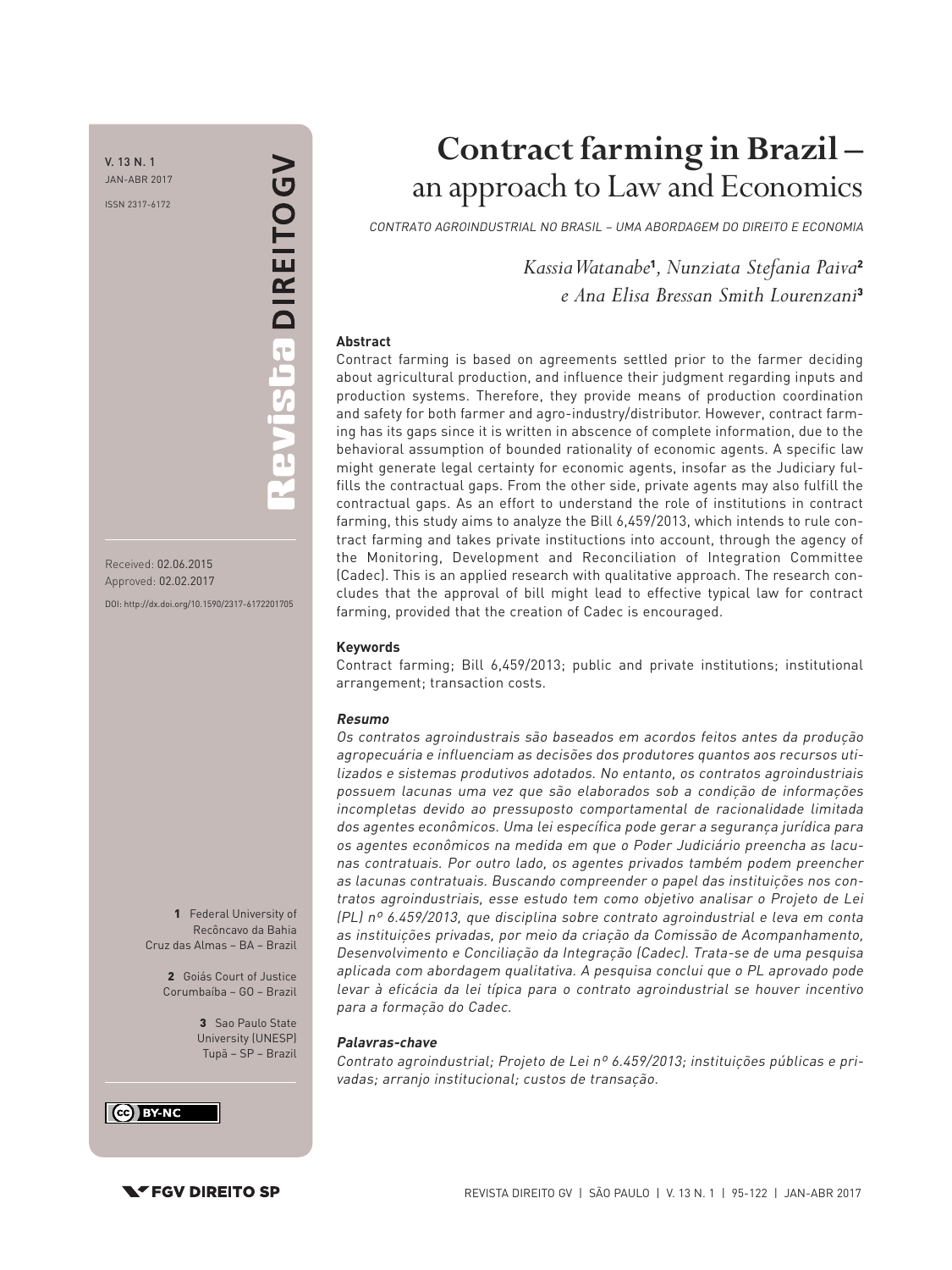# **INTRODUCTION**

Contract farming generally refers to a form of governance adopted by the agribusiness supply chain to ensure access to agricultural products within certain specifications, such as quality, quantity, origin, and among others (SILVA, 2005). In agribusiness, producers and agro-industries perform a contract that is essential to establish production flow and to maximize profits (RIBEIRO; ROCHA JÚNIOR, 2011). Contracts are a form of governance structure and the economic agents of agribusiness adopt them in order to achieve an appropriated coordination of production (ROCHA JÚNIOR et al., 2013). Moreover, contract farming is a possible mechanism to rule and coordinate the transactions in the agricultural production system regarding transaction costs reduction (SILVA, 2005). Unlike the mere purchase and sale operations through the open market view, when the product is delivered immediately to a price, contract farming is based on agreements settled prior to the farmer deciding about production, providing means of production coordination and safety for both farmer and agro-industry/distributor.The farmers engaged in contract farming not only have the duty to deliver the production under contract, but also the obligation to do according to the manufacturing process (BENINCASA, 1992; JANNARELLI, 2012).

Contract farming usually is a more complex long-term contract than instantaneous trade (spot market) and must in practice be incomplete (CAMPBELL; HARRIS, 2005).The emphasis of a long-term relation is put on setting methods of ruling the relationship and not variables as price and quantity at the formation stage (GOLDBERG, 1976).The problems related to the coordination of production by means of a contract farming are associated with the unpredictability of all its aspects, due to the behavioral assumption of bounded rationality.Thus, contracts are drawn on condition of incomplete information, which leads to contractual gaps.

The analysis of incomplete contracts focuses on the debate concernining the rules for fulfilling gaps, either recommended by the State or by private institutions. Third parts, as mediators, arbitrators or judges, must fulfill the gaps in the relationship between the farmer and agro-industry/distributor (ARRUÑADA, 2001). Private agents can fulfill the gaps in the relation as well. In other words, when the parts face problems created by contract farming, they have to seek solutions through legal or private resources.

The absence of a specific legal framework in Brazil, **<sup>1</sup>** and the lack of autonomy of this type of contract, compared to other legal models known by the executors of the law, have led to numerous misunderstandings. Specially, when the Judiciary is called upon to settle disputes on contract farming, judges conduct it to the following legal types: futures contract;

**<sup>1</sup>** This study aimed to analyze the Bill 6,459/2013. A specific law for this type of contract, Law 13,288, was only promulgated on May 16<sup>th</sup>, 2016.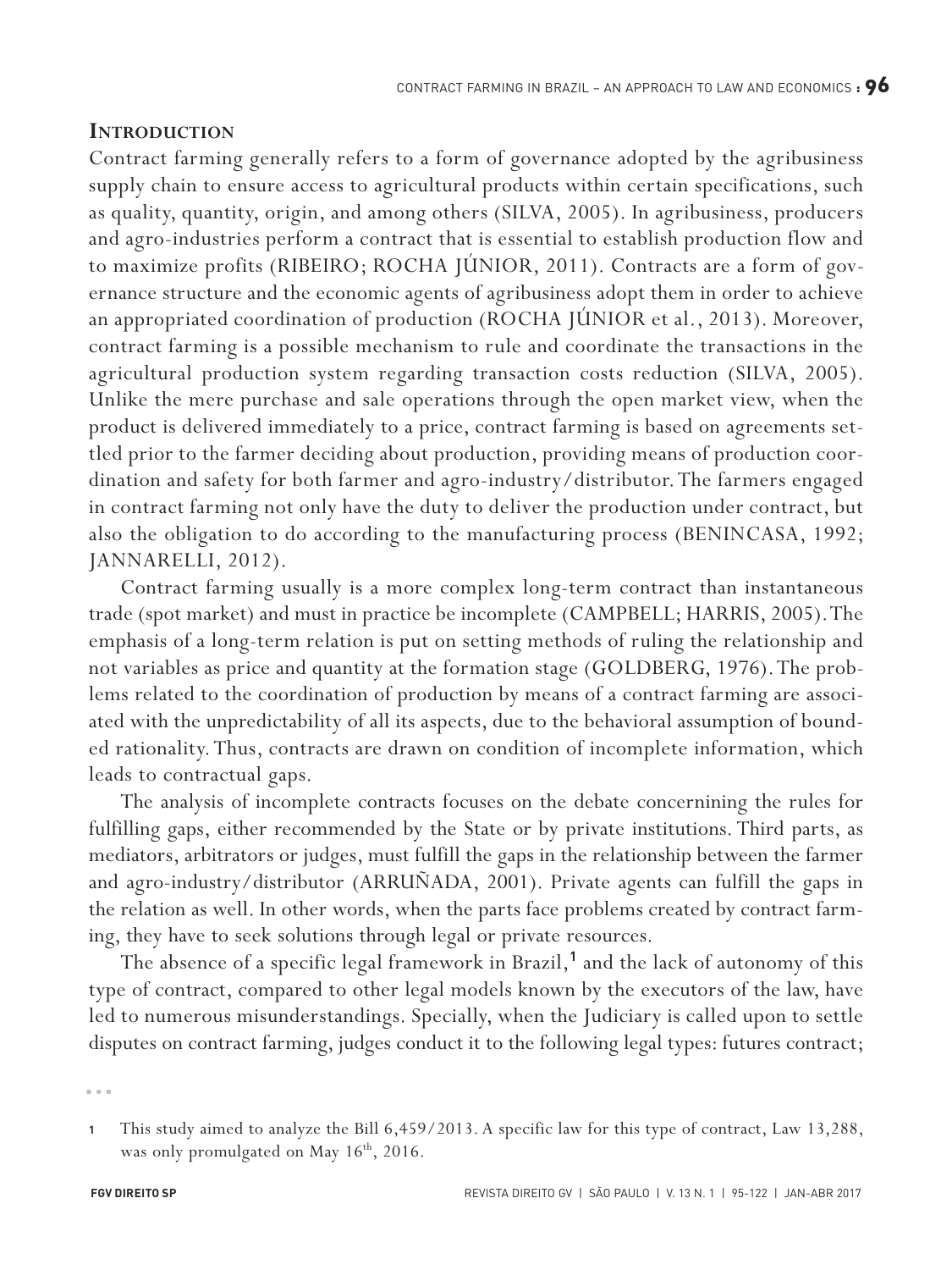labor contract; agrarian partnership. According to Posner (1999, p. 5) : "[...] courts, which are complete foreigners to the industry and to the relationship, are not likely to have, or be able to obtain, the information that is necessary for this understanding."

It might be useful to think up State intervention through specific law for the Brazilian contractual relations in agro-industry system (AGS), in order to achieve higher security to economic agents. Insofar as the Judiciary fulfills the contractual gaps correctly, the effort to draw the contract (ink costs) and to seek the ideal partner is reduced; consequently, transaction costs are lowered. Nevertheless, despite the absence of a specific law in the Brazilian AGS, the practice of contract farming is widely spread.The study of performed contracts within the Brazilian agribusiness system provides a relevant tool for public policies and companies strategies planning (ROCHA JÚNIOR et al., 2013).

The bills that have been discussed in Brazilian Congress since 1998 reflect the need for public rules to conduct contract farming in Brazilian AGS. The appliance of a specific law for contract farming determines the suitable legal regime to concrete cases, especially for countries that adopt the rule of law as the main normative source (Civil Law system).A specific law might provide a useful legal framework for the constitution and execution of contract farming and, subsequently, its interpretation by the courts, the parts and their arbitrators.

This study aims to analyze the Bill 6,459/2013, which intends to rule contract farming and takes private instituctions into account, through the agency of the Monitoring, Development and Reconciliation of Integration Committee (Cadec). This is an applied research with qualitative approach, bibliographic and documentary procedure and analytical study of Bill 6,459/2013.

Our study analyzes aspects of the institutional environment that surrounds the formal and informal rules.The theoretical framework is based on the New Institutional Economics (NIE), focusing on transaction costs, which considers the transaction as the main unit of analysis (WILLIAMSON, 1985). In terms of transaction, it represents a transfer of good or service across technologically separable interfaces, as proposed byWilliamson (1985). The transactions take place in a structured institutional environment composed by both formal and informal institutions, which influence agents' decisions (RIBEIRO; ROCHA JÚNIOR, 2011).

By applying the NIE, the analysis of contracts adopted in the agricultural production chain joins both the organizational form and the institutional environment, integrating Law, Economics and Organization (WILLIAMSON, 1990; 2005).The concepts of Law and Economic analysis promote the understanding of the real effects created by legal rule, and consider the consequences of private rules.The economic analysis of law discloses a new perspective of theAgrarian Law, when applied to contractual relationships involving farmers and other sectors of the productive system (ROSSI, 1947; GALLO, 1998).

This article is structured as follow: Section 1 presents the explanation of contract farming related to institutional arrangement. Section 2 associates institutional environment to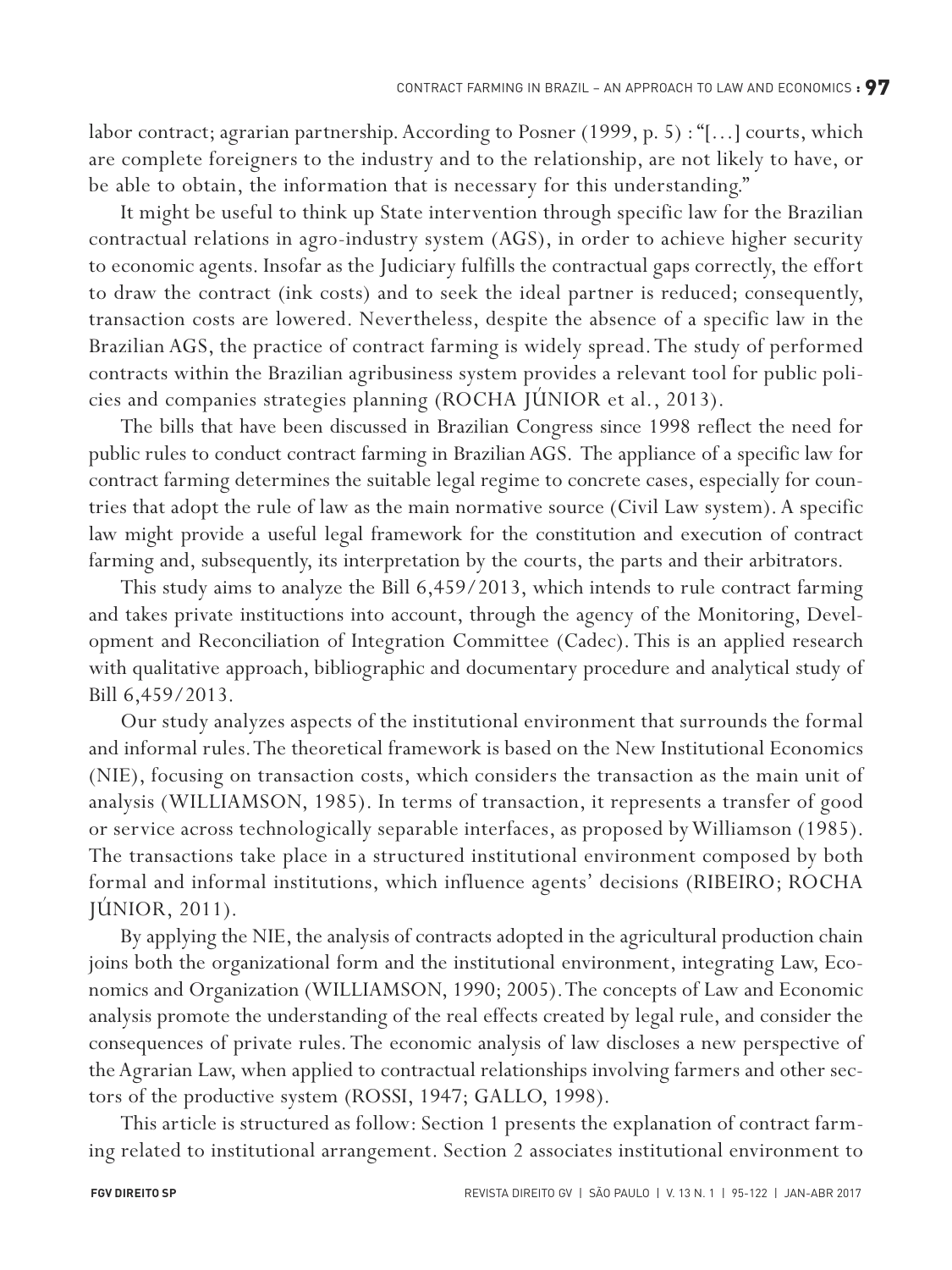contract farming. Section 3 presents a perspective of economic rights and legal rights for contract farming. Section 4 analyses the Bill 6,459/2013, and is divided into 3 subsections: 4.1 discusses the institutional environment built by Bill 6,459/2013; 4.2 describes the various bills related to contract farming; 4.3 discusses the Cadec, considered as an informal rule.The last Section draws some conclusions.

# **1 INSTITUTIONAL ARRANGEMENTS AND THE HYBRID FORM IN THE AGRO-INDUSTRY SYSTEM** (AGS)

The institutional arrangement is called *form of organization* (NORTH, 1971), *institutional structure of production* (COASE, 1992) or *governance mechanism* (WILLIAMSON, 1996). Ménard (2004) refers to institutional arrangement as *mode of governance or organizational mode that economic agents implement their production and exchange within an institutional environment*. Governance structure is the different forms of governing economic transactions; i.e., market, hybrid and hierarchy (vertical integration) (WILLIAMSON, 1991). Market is the arena in which autonomous parts engage in goods or services exchanging, without previous planning. Hybrid form is a long-term contractual relation that preserves autonomy and provides added transaction specific safeguard.Vertical integration (hierarchy) is transactions placed under unified ownership.

The offer of greater guarantees with the lowest cost of organizing a transaction must be taken into account for the appraisal of the organizational processes.The choice between two or more institutional arrangements lies on transaction costs economizing, which explains the transactions through the market or the existence of a firm (COASE, 1937).The concept of transaction cost refers to a less costly process of contracting and its *ex-post* alignment (WILLIAMSON, 1990). The *ex-ante* costs are those arising from negotiating, drafting of contracts, agreements on disputes, and the *ex-post* costs are for aligning and adapting the contract to unexpected situations (WILLIAMSON, 1985). Institutional arrangements should be established in order to decrease transaction costs (WILLIAMSON, 1975; 1985; 1996). In other words, transaction cost economizing is the lowest cost that allows the economic system to work, that is to say the cost of planning, adapting and monitoring the organization arrangement (WILLIAMSON, 1985).

According toWilliamson (1990), choosing a specific organization form means to reduce transaction costs by aligning governance structure with transaction attributes.Therefore, the model of arrangement can change, depending on attributes of transaction – asset specificity, frequency, and uncertainty (WILLIAMSON, 1985). For North (2000), transaction cost is the cost of specifying and measuring the characteristics of what is being negotiated and the cost of forcing the contract performance.

In terms of asset specificity, it is considered the most important dimension of the transaction, which is related to the specific investments involved in a transaction. A specific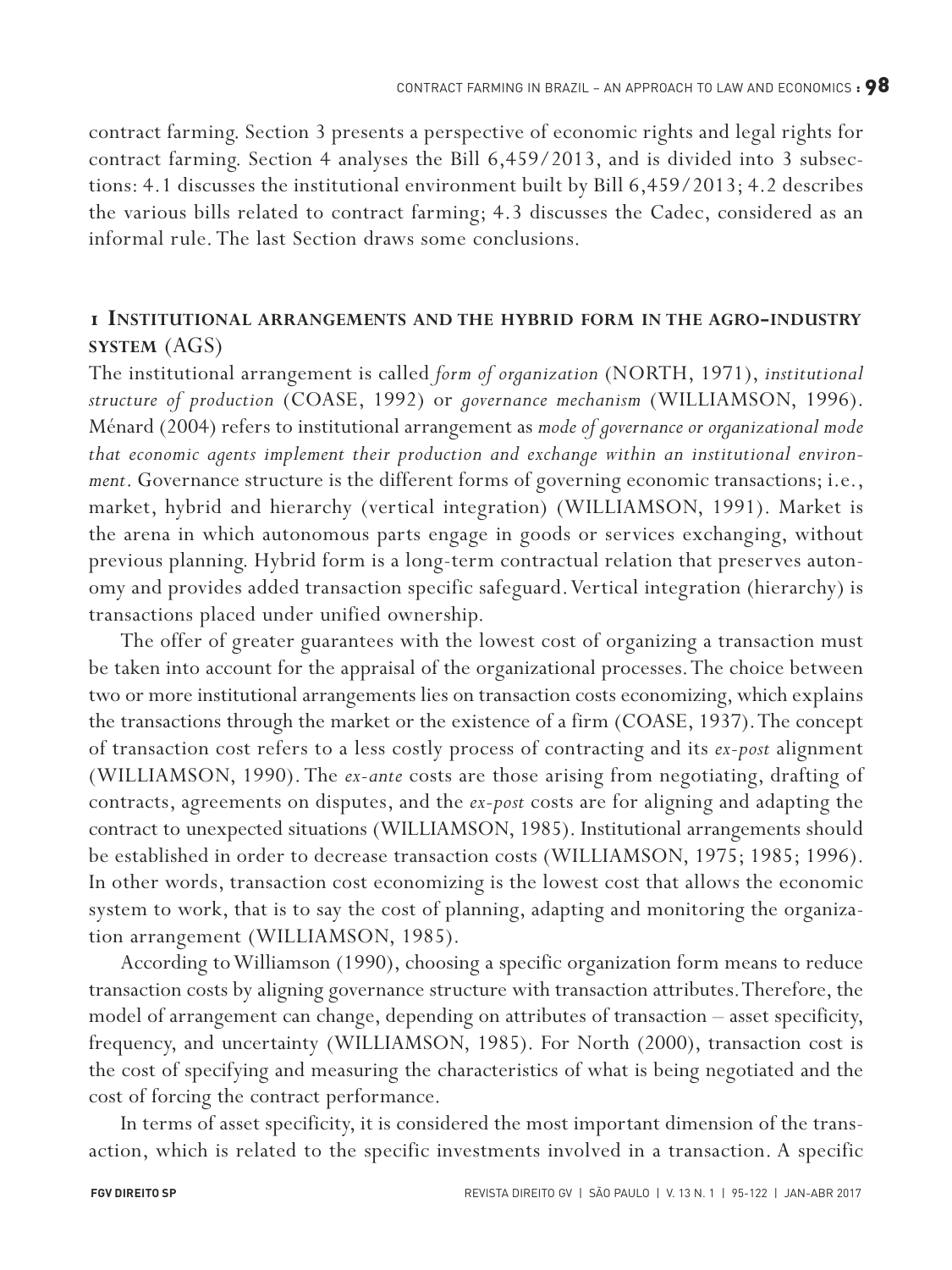investment cannot be replaced by other transaction without value loss (WILLIAMSON, 1985). This transaction characteristic results in a bilateral tied transaction, which conduct the transaction towards vertical integration.The reason for transaction being bilateral depended is the fact that specific investment in a transaction creates a dependency relationship. Asset specificity measure is directly proportional to the extent of specific investment and irreversibility (RIBEIRO; ROCHA JÚNIOR, 2011).The second transaction attribute is frequency, which is the number of times an economic agent performs transactions. Because of transaction frequency in a long-term contract, agents build a reputation that might constrain opportunist behavior, such as contract breach. Therefore, insofar as the transaction is more frequent, reputation will increase among the participants of transaction. In terms of uncertainty, since the assumption is that individuals have bounded rationality, the contracts are incomplete.The uncertainty is related to asymmetric information that compels the agents to make more efforts to transact. Indeed, uncertainty is the unpredictability of the attitudes of economic agents that does not allow to measure of the *ex-post* transaction. On the other hand, risk can be measured and safeguarded in the provision of contracts (RIBEIRO; ROCHA JÚNIOR, 2011).These transaction attributes impact the institutional arrangement choice.

Different institutional arrangements are different contracts designs performed by economic agents involved in the production system (ZYLBERSZTAJN, 2005). Coordination in the agri-food sector is represented in different ways, depending on the institutional environment of the countries. According to Ménard and Klein (2004), in England, Germany, and the Scandinavian countries there is a trend for vertical integration. Instead, in France, Italy, the Netherlands, and Spain, there is a complex institutional arrangement due to the certificate of origin of agricultural products.The arrangements in the AGS under the perspective of transaction cost economics (TCE) can be summarized into three models:

*a) Spot market –* The agro-industry/distributor demands for supplier/farmers at the time he needs to purchase agricultural products.The transaction is held in the spot market. In this case the transaction is governed by supply and demand.

*b) Hybrid –* The agro-industry/distributor performs prior agreements (written or oral contracts) with farmers to purchase the entire output at a predetermined price, for example, establishing agreement on various obligations, such as the anticipation of inputs, provision of technical assistance, rigorous monitoring for producing mode. Farmers and agro-industry/distributor are autonomous companies, but interdependent along the AGS for better control of the entire agri-food chain to match consumer demand for products with quality – this phenomenon is called quasi-integration or partial integration or integration contract.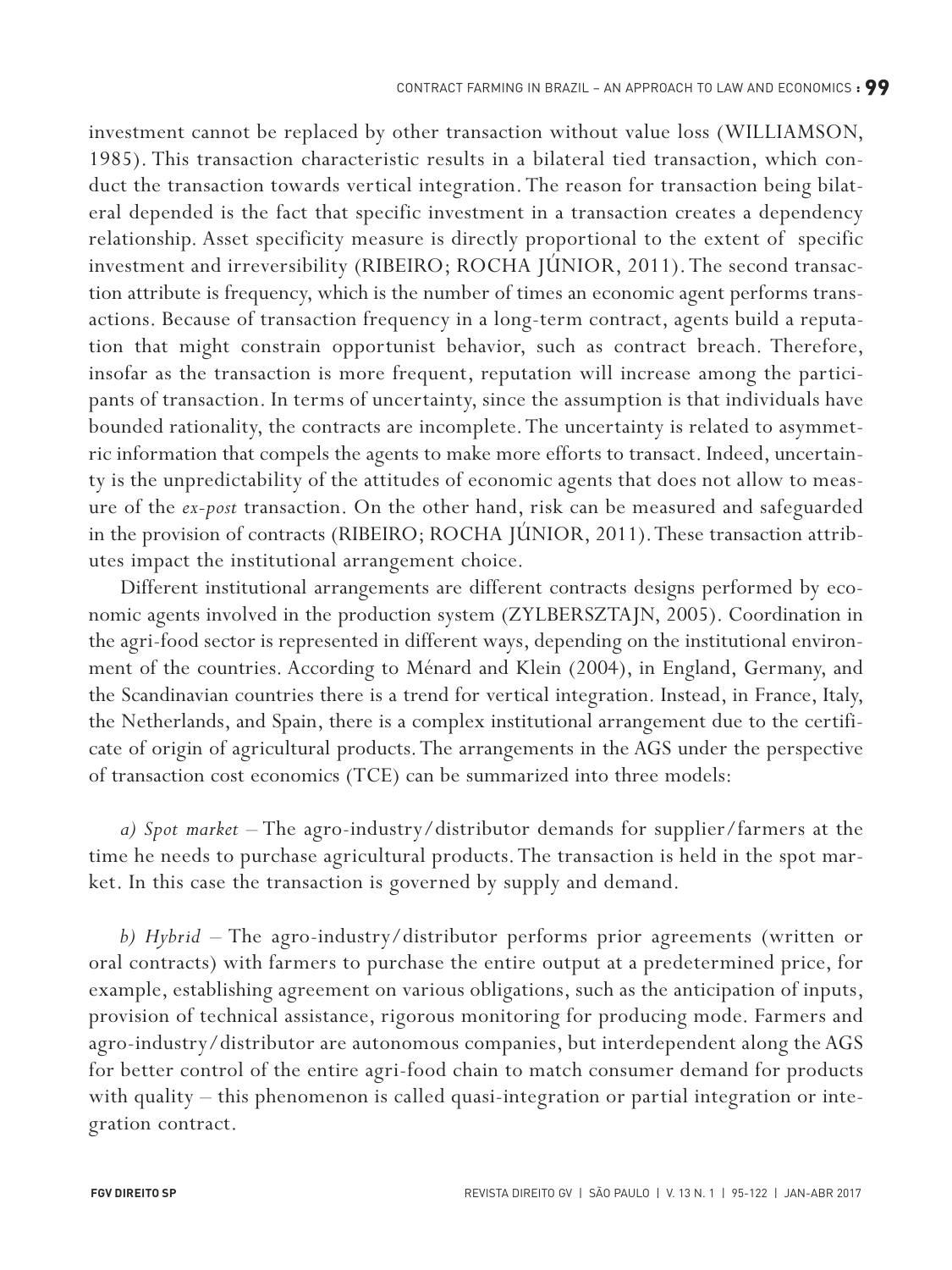*c) Vertical integration (Hierarchy)* – The agro-industry/distributor acquires rural property and wholly develops the production life cycle of the raw material which will be used in industrialization process or trade conducted by himself – this phenomenon is called full vertical integration.

Contracts are a typical hybrid governance structure to coordinate the production (MÉNARD, 1996;WILLIAMSON; MASTEN, 1999).The main aspect of this mode of governance lies on the fact that even though the agents involved in the production system are legally independent, there is a relation of interdependence between them (TRAISCI, 1992; PRÉ-VAULT, 1996). Contract farming is the relation between farmers and buyers. Farmers usually provide land and human resources, grow and supply the raw agricultural commodity to the buyer who monitors the farmer production (PULTRONE, 2012). Under contract farming arrangement, the farmer is autonomous and the downstream agro-industry/distributor does not appropriate farm assets, but they specify the use of these assets (JIA; BIJMAN, 2013).

Within contract farming, different types of arrangements, contract provisions, and different services that may or may not be included in the arrangement are observed. Ménard (1996) analyzed hybrid form in the poultry sector and concluded that there are different levels of dependence among the parts engaged in the contract. He observed that coordination is stronger in long-term contracts than in short-term contracts; the contracts are incomplete and price is mostly established through negotiation. Martinez (1999) studied the hog and poultry sector and named the contract as contractual agriculture. He observed the use of interprofessional agreement to reach better equilibrium among the participants.Worley and MaCluskey (2000) researched wheat industry and they observed three types of contracts with different levels of control by the contractor: market contract; production management contract; and production contract. Jannarelli (2012, p. 250-251) presented three different contracts related to contract farming: market specification contract; resource providing contracts; management and income guaranteeing contract.

From an economic standpoint, the activity regulated by contract farming generates technological and organizational changes, and characterizes the integrated farmers as a differentiated set of farmers. In fact, integrator companies expect the integrated farmers to act as entrepreneurs and have willingness to invest, thereby seeking to ensure the steady supply of raw material and its regularity. Considering contract farming as an hybrid form, it can be observed that firms are moving away from discrete transactions and focusing more on relational exchanges (ZUURBIER; TRIENEKENS, 2000). Relational exchanges are based on longer-term interactions that involve repeated transactions. Although contracts can be short-term, related to specific projects, the contractual relationships are durable, with general contractors doing business with essentially the same partners (MÉNARD, 2004).

The long-term contract is incomplete due to the behavioral assumption of bounded rationality.Wiliamson (1990, p. 111) has written: "Transaction cost economics maintains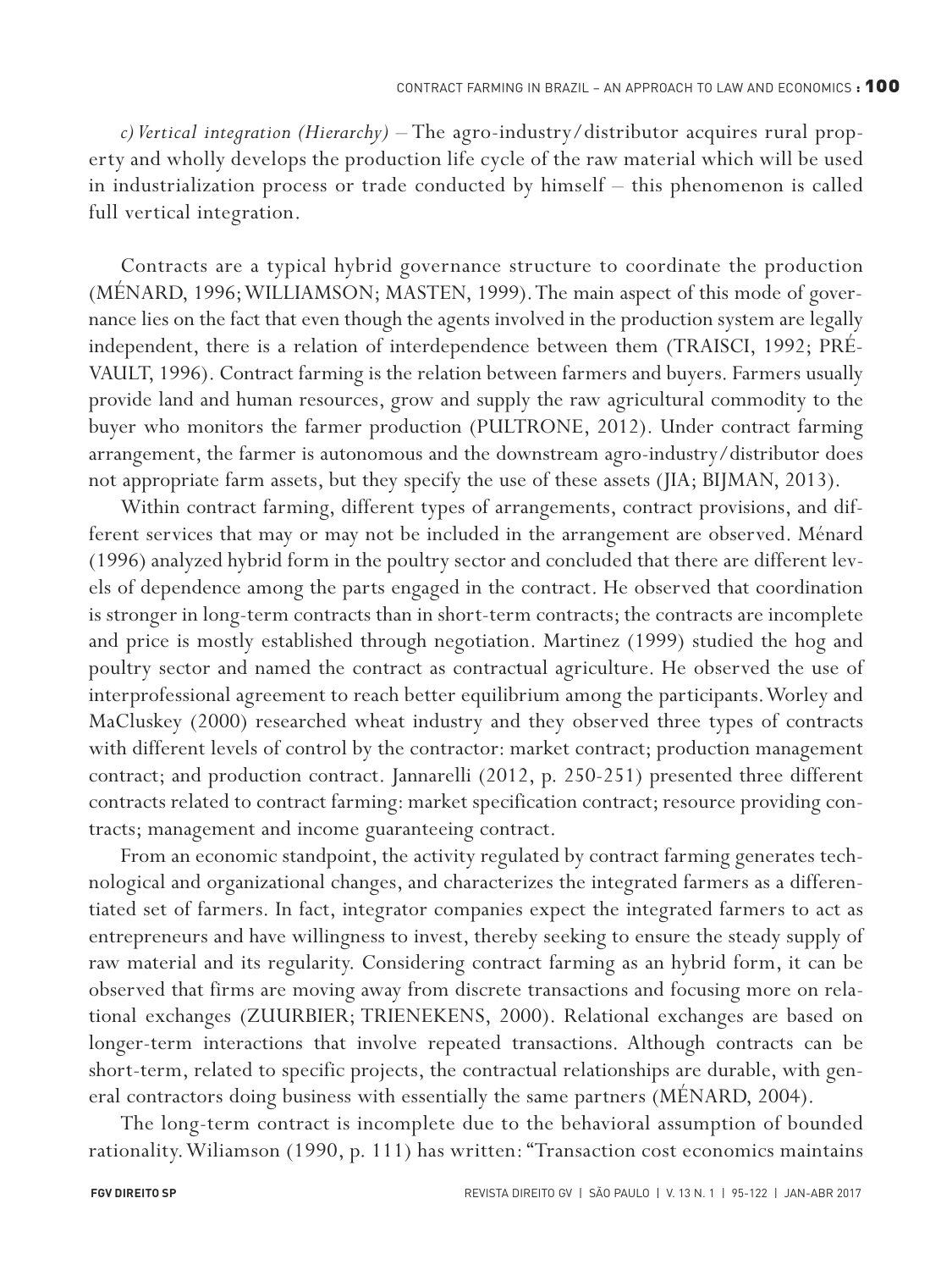that all complex contracts are unavoidably incomplete (by reason of boundary rationality)."The reason for the incompleteness of complex contract is the fact that it is impossible to address and resolve all of the relevant contracting issues in advance – *ex-ante*.Thus, contracting execution must be resolved *ex-post* by whatever governance apparatus has been provided (WILLIAMSON, 1990).

Contract farming, as well as other hybrid forms, is an institutional arrangement that economic agents implement their production and exchange within an institutional environment. The institutional arrangements are given in the institutional environment that is composed by formal and informal institutions.Therefore, the adoption of an organizational model by economic agents has an important significance for both economists and lawyers (SANTINI, 1979).

### **2 INSTITUTIONAL ENVIRONMENT FOR CONTRACT FARMING**

The agro-industry system (AGS) can be analyzed with the approach of the New Institutional Economics (NIE), which takes the transaction as the main unit of analysis.The transactions in the AGS do not perform through the invisible hand, i.e., self-regulation by the price system.They consider the institutions instead.Therefore, institutions are needed to ensure the efficiency of the whole system in order to confirm the existence of the market and AGS running (FANFANI; MONTRESOR, 1998; JANARELLI, 2000; ALBISINI, 2003). Moreover, the factors that interfere in the efficiency of a business are related to the institutional environment (RIBEIRO; ROCHA JÚNIOR, 2011).

Mainly, the agro-industry/distributor influences the farmer production since they coordinate the whole chain in order to acquire safe agricultural products to attend the consumers (DE BENEDICTS; FILIPPIS, 1998). As societies become more complex in terms of the degree of interdependence, more complex institutions are required to coordinate production and exchange. According to Gabrielli (2003), the tendency of the legislature is not to consider of the contract itself and *per se*, but to assess economic operation in relation to its complexity. Hernández (2001) considers that the legal rules governing contracts must be able to offer a response to new demands and interests of the complexity of economic operations. Therefore, price and quantity variables at the formation stage will have less significance (GOLDBERG, 1976).

The activities in the AGS are specialized and divided into several interdependent sectors through contractual relations named contract farming. As observed by Jia and Bijman (2013), contract farming has long existed and towards the end of twentieth century it has became more important in the agricultural and food industries in both developed and developing countries.The agreements in the contract farming might be guaranteed by trusted and reputed social norms that provide self-enforcement, leading to the desired behavior (SZTAJN et al., 2005). Transactions using contract farming are interconnected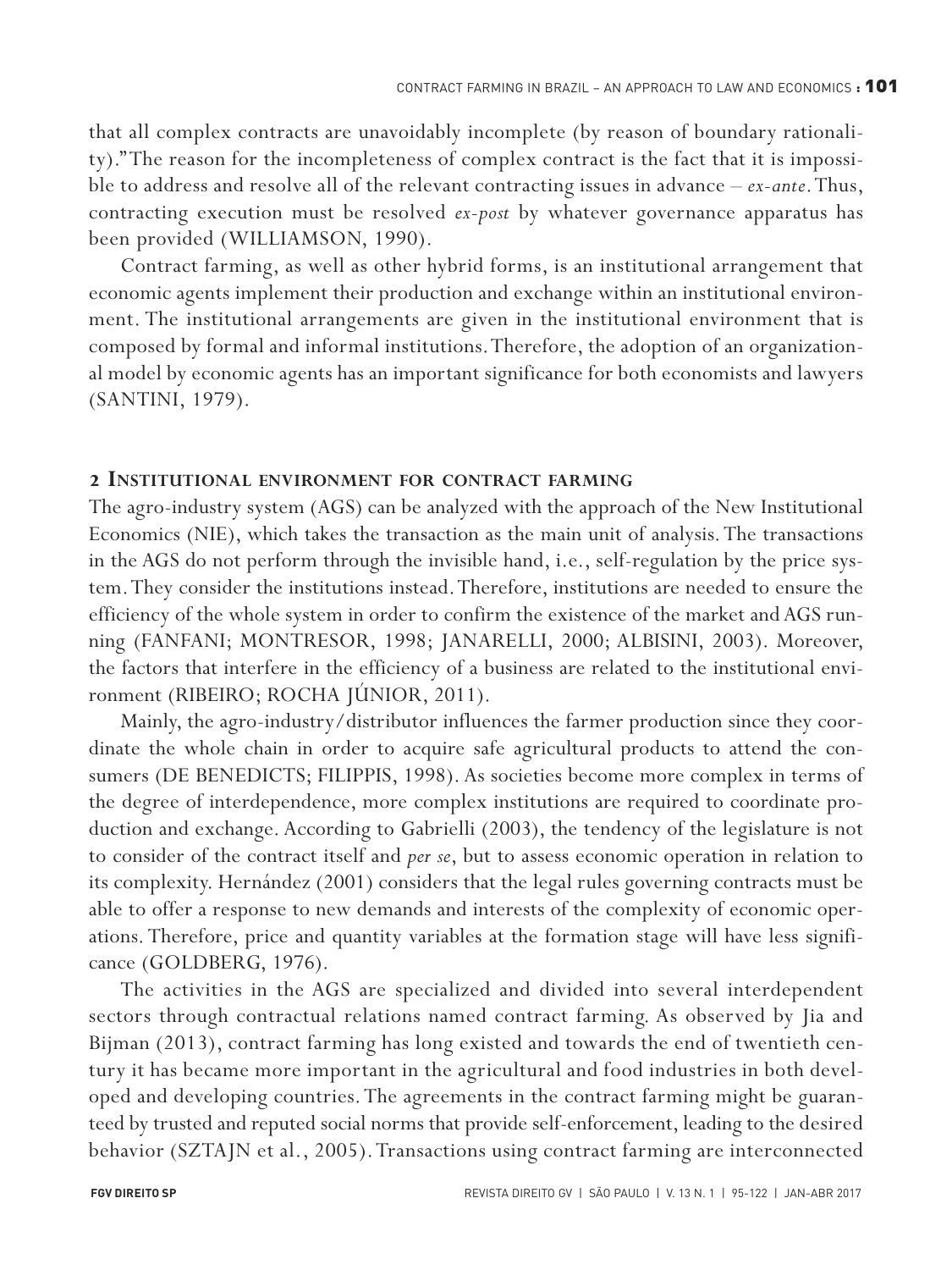and performed under both formal and informal institutions that are part of the institutional environment.

The institutional environment is the set of fundamental political, social and legal rules that establishes the basis for the production system (NORTH, 1990). Institutions arise, evolve, and establish the basis for production, exchange, and distribution (NORTH, 1986). However, institutions have multiple definitions; for instance, Ostrom (2008) considers institutions as rules, norms, and strategies; Dorward (2011) understands institution as culture and trust, security situation, and political system; North (1990; 1991; 2005) considers institutions as rules of game composed by formal and informal rules. The rules of game define the context in which economic activity takes place (WILLIAMSON, 1996).

The purpose of North's work (1990) was to explore some characteristics of institutions for a better understanding of their involvement in economic growth. Institutions are made up of formal and informal rules that encourage behavior of private agents to design, hire and safeguarding an agreement (WILLIAMSON, 1985). According to North (1991, p. 97), "institutions are the humanly devised constraints (sanctions, taboos, customs, traditions, and codes of conduct), and formal rules (constitutions, laws, property rights)". Other classification of institutions is observed in Greif's conception (2005), which considers the formal institutions as public and informal institutions as private to provide certainty and structure to human interaction.

The distinction between public and private institutions is not so clear. For Goldberg (1976, p. 53), "[…] the line between private and public rules (restrictions) is blurred, and that to achieve desirable results society will have to erect a set of barriers or restrictions (transaction costs) to channel behavior; this set of barriers will establish a complex admixture of public and private jurisdictions". According to Goldberg (1976), the difficult is not only to define the difference between public and private rules, but in what is being regulated and not in the act of regulation itself.

The role of institutions is to reduce uncertainty and to create a favorable environment for decision-making process to exchange of goods and services (NORTH, 1990; 1991; 2000). Considering transaction costs, they are economized insofar as institutions facilitate economic exchange. In terms of formal institutions, the laws aim to facilitate trade and to settle disputes *ex-post*.Thus, the individual efforts for conflict solution decrease since the third parts, such as arbitrators and judges, settle the disputes (ARRUÑADA, 2001). In terms of informal rules, private participants of market guarantee the adaptation required from changes (JANNARELLI, 2000; FERRARESE, 2000). Therefore, the informal institutions are more flexible, and open-ended documents might themselves be interpreted narrowly (FER-RARESE, 2002; CAMPBELL; HARRIS, 2005).

The formal institutions are important for transaction, since property rights traded on the market are established by the legal system. However, besides the formal institutions, private agents can practice self-enforcement, through informal institutions. Self-enforcement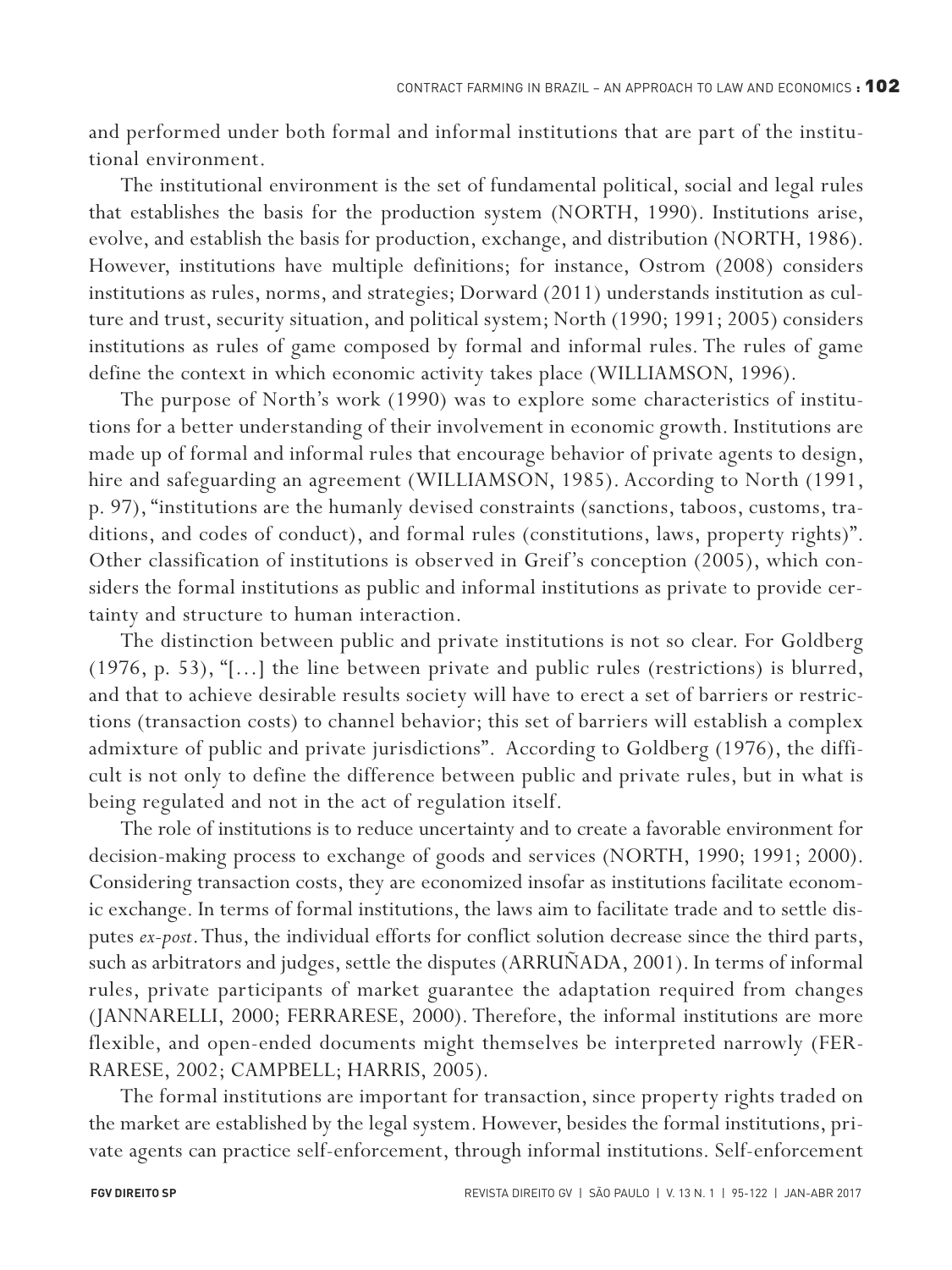can be observed in long-term relations due to agents' reputation. In this sense, reputation is a form of contract enforcement and it is not necessarily based on public rules.The parts of long-term contract aim at utility maximization directly through long-term cooperative behavior manifested in trust and not in reliance on obligation specified in advance, unlikely the partnership (CAMPBELL; HARRIS, 2005).

Despite the informal institutions might provide quick solutions for long-term contracts in the AGS, the State intervention with formal institutions is important to carry out goods and services exchanges more impersonally (KEEFER; SHIRLEY, 2000). When the agents have not created a reputation or trust, the private rules might not be adequate for contract enforcement and the State intervention will be necessary. As analyzed Eggertsson (1990) when dealing with long-term contracts, State intervention is an alternative to induce specific investments, encourage contracts through government guarantees and reduce transaction costs.

In terms of formal institutions, different countries have chosen to regulate contract farming in different ways (PULTRONE, 2012). In Brazil, a significant increase in the use of contract farming as tool for coordinating agricultural, industrial, and commercial activities is observed from the 1980's. Such contracts are distinct from the multiplicity of contracts typified in the Civil Code or the Land Statute, two of the most important legal sources of Brazilian law in contractual issues. In the absence of a specific law to legally protect contract farming – as in Brazil –, the parts involved in the relationship negotiate and develop private mechanisms for contract enforcement. These private arrangements include safeguards to avoid opportunistic behavior that may arise.Thus, the reputation of parts involved in the transaction is the main aspect for the AGS running.

Although there is no specific law that regulates contract farming, well-elaborated and correct contracts provide an environment for economic development and, consequently, ensure levels of freedom that are compatible with wellfare (RIBEIRO; ROCHA JR., 2011).

On the other perspective, private and public institutions can coexist and they are complementary instruments.The complementarity view suggests that the use of both formal and informal arrangements provides more efficient outcomes than the use of either arrangement in isolation (KLEIN, 1992; LAZZARINI et al., 2004; MAZÉ, 2005;WATANABE; ZYLBER-SZTAJN, 2014).The argument supporting complementarity view is the idea that incomplete formal contracts facilitate the self-enforcement of informal agreement; i.e., self-enforcement of dimensions that are non-contractible, according to Lazzarini et al. (2004).

### **3 ECONOMIC RIGHTS AND LEGAL RIGHTS FOR CONTRACT FARMING**

In Brazil, contract farming is consolidated in the tobacco sector since 1918 (BONATO; ZOTTI;ANGELIS, 2010).The contract farming is widely practiced in other sectors, such as poultry, swine, dairy and flowers, as well as distributors for own-brand products. However,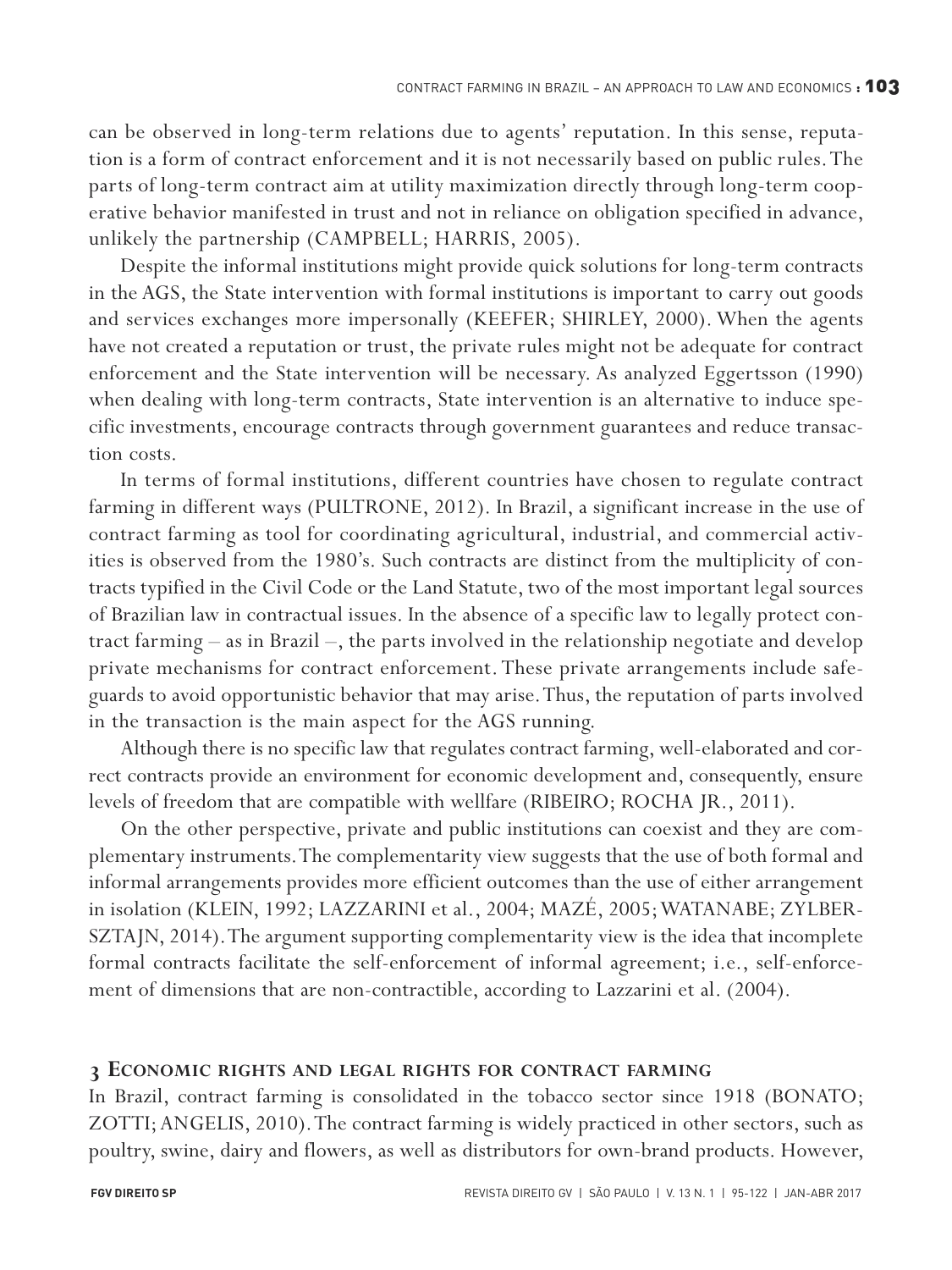the agricultural contracts regulated in Brazil by Estatuto da Terra, Law 4,504, 30<sup>th</sup> November 1964, are land leasing and partnership.These contracts are related to property approach and they search for social function of property.The agricultural contracts do not need to be written due to the complexity of Brazilian reality that there are a number of illiterate in the rural environment (BORGES, 1998).

Although there is no specific law for Brazilian contract farming, these contracts are socially typical contracts, regulated by informal institutions (CONFORTINI; ZIMATORE, 1983). According to Zimatore (1988), contracts might not correspond to a legal scheme. However, they are social institutions for the circulation of wealth and the distribution of risks between the parts involved in the contract.

The importance of contract farming in Brazil arouses the interest of legislators, engendering the political discussion of bills related to contract farming since 1988. The State intervention in the contract farming would mark the transition of economic rights to legal rights, terms classified by Barzel (2002).

In terms of economic rights, each individual is able to consume and exchange goods and services without State intervention. In this sense, the owners can benefit from the rights to properties or assets without State recognition.Transactions guaranteed by economic rights would be those typically performed in a given community.The agreements are performed according to the norms of conduct stated by the community. Moreover, the parts involved in the transactions take into account the reputation for the agreements enforcement.Thus, the rights may exist even in the absence of legal rights. In terms of legal rights, the rights are those outlined by the State.The agreements guaranteed by the State are the transactions performed in the market in a more impersonal mode since the State has the power of coercion (KEEFER; SHIRLEY, 2000; GRAU, 2005).

Based on economic and legal rights, Barzel (2002) distinguishes agreements from contracts. The term agreement is widely used, while contract is strictly the agreement guaranteed by the State; therefore, contract would be part of the legal rights. Any other arrangements are related to economic rights determined by private rules, which may be self-enforced.

By treating all transactions as agreements, they must somehow be fulfilled. Each economic agent will use the method of coercion that is more advantageous, and may be through self-enforcement or seek a third party that may be an arbitrator or judge (BARZEL, 2002). Self-enforcement is determined by the reputational capital of the economic agents involved in the contractual relationship of the AGS, but does not always work well for all types of agreement, and in these cases a third party is required. In this sense, Barzel (2002, p. 34) posits as following: "Third-party enforcement often works better, because third parts are able to provide the principles to an agreement an altered set of incentives such that their net gains from interacting will exceed those they could attain under self-enforcement.Thirdparty enforcement, however, is costly and will not be used in all cases."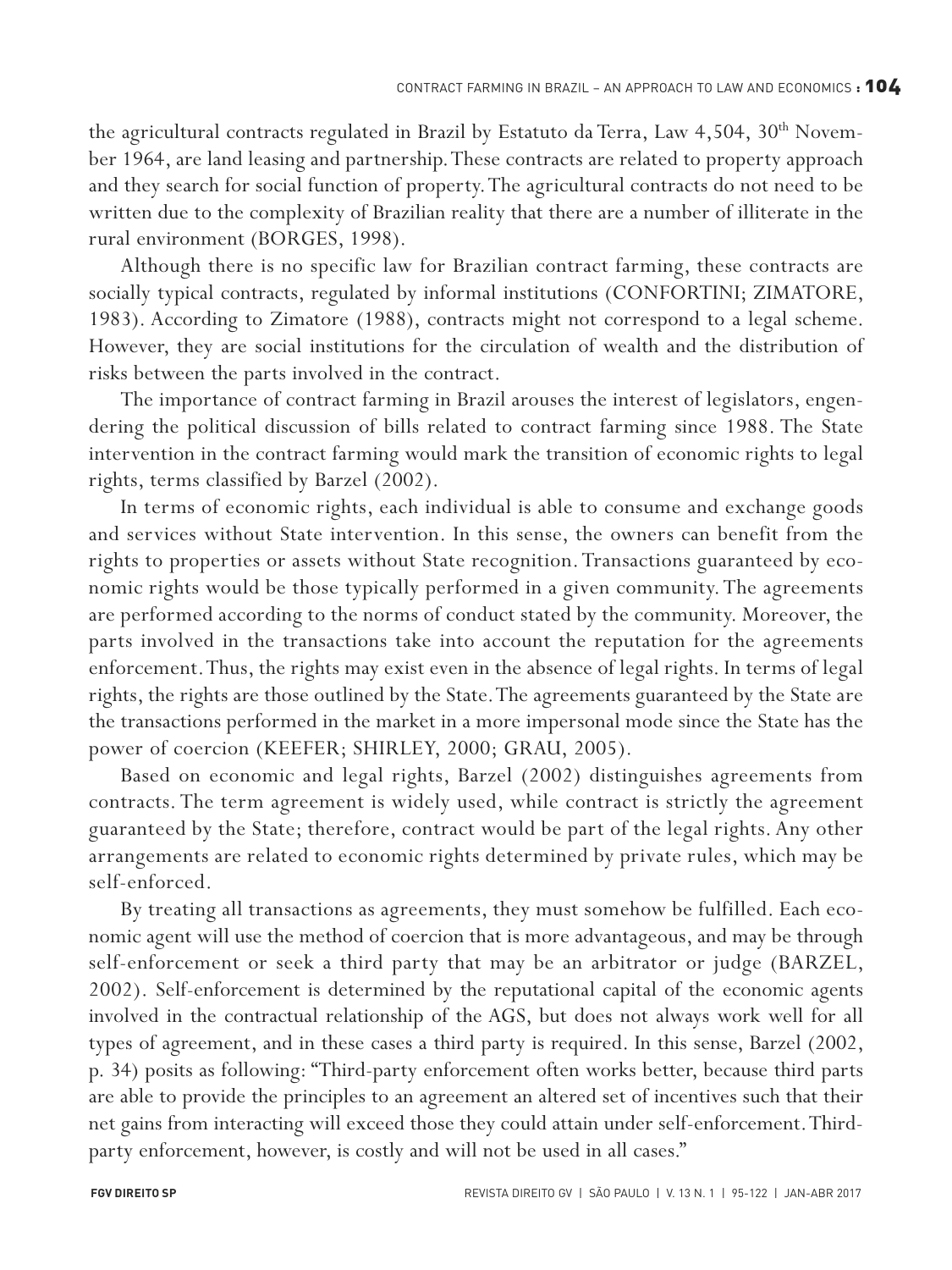According to Klein (2002), considering that self-enforcement mechanisms are limited, the parts of a contract would benefit from contractual terms. In this sense, one might consider that the traditional mechanisms of legal norms would complement the mechanisms of self-enforcement, instead of thinking that they can substitute each other. It is assumed that many relationships are informal agreements and there is a greater possibility of selfenforcement, for instance, when agreements are set in small communities. However, in many cases the agreements are given in a more impersonal way, so the reputation of the parts and the State intervention turn out to be insufficient to achieve the required assurance of due performance of the agreement.

The legal definition of the contract, according to Roppo (2001), contains three components, which are: (a) the parts involved in the agreement, so the contract is a consensual act; (b) the object of the agreement: a patrimonial legal relationship; therefore, the agreement is a patrimonial legal act; (c) the act of will to constitute, regulate or terminate the contract.

On the one hand, the contract should be subject to economic operations. On the other hand, economic operations might act as non-legal contractual form, although they may legally constitute matters of contract.This means that these economic operations tend not to adhere to the legal contractual form and follow the rules determined by private economic agents.These economic agents are performing a transfer of wealth without a formal contract, but with just a handshake. The agents involved in the transaction apply their own rules and reject the idea of formalizing the agreement on legal contractual basis because they avoid using the complex mechanism of sanction constituted by the legal rules. In this sense, the economic agents exert their economic rights.

As analyzed Roppo (2001), the question that arises is whether the agreement can create any legally meaningful relationship, since it is not a contract. Agreements can be socially valid, but they are neither part of the contractual sphere nor guaranteed by the State. The economic agents themselves determine the rules of the game that will be appreciated internally and used for dispute solution. In this sense, the economic rights act in the agreements, even if they have the patrimonial component. So the contract would be socially typical contracts where legal rights would not be applied.

The intervention of State for contract farming in the Brazilian AGS through a specific law would overcome the private sphere and reach the relations in a more impersonal mode. However, the State does not have a complete power, and private rules can coexist due to the complexity of the AGS.Thus Barzel (2002, p. 20) posits:"As the state is conventionally perceived, its actual control over power is never complete. Numerous individuals and organizations not viewed as states have power too".

In terms of contract farming, economic agents might establish agreements through economic rights.These rights may be part of the contracts that are recognized by the state; i.e., contracts are part of legal rights. In Brazil, although contract farming is widely practiced, there is no specific law and the economic agents design the contract farming with economic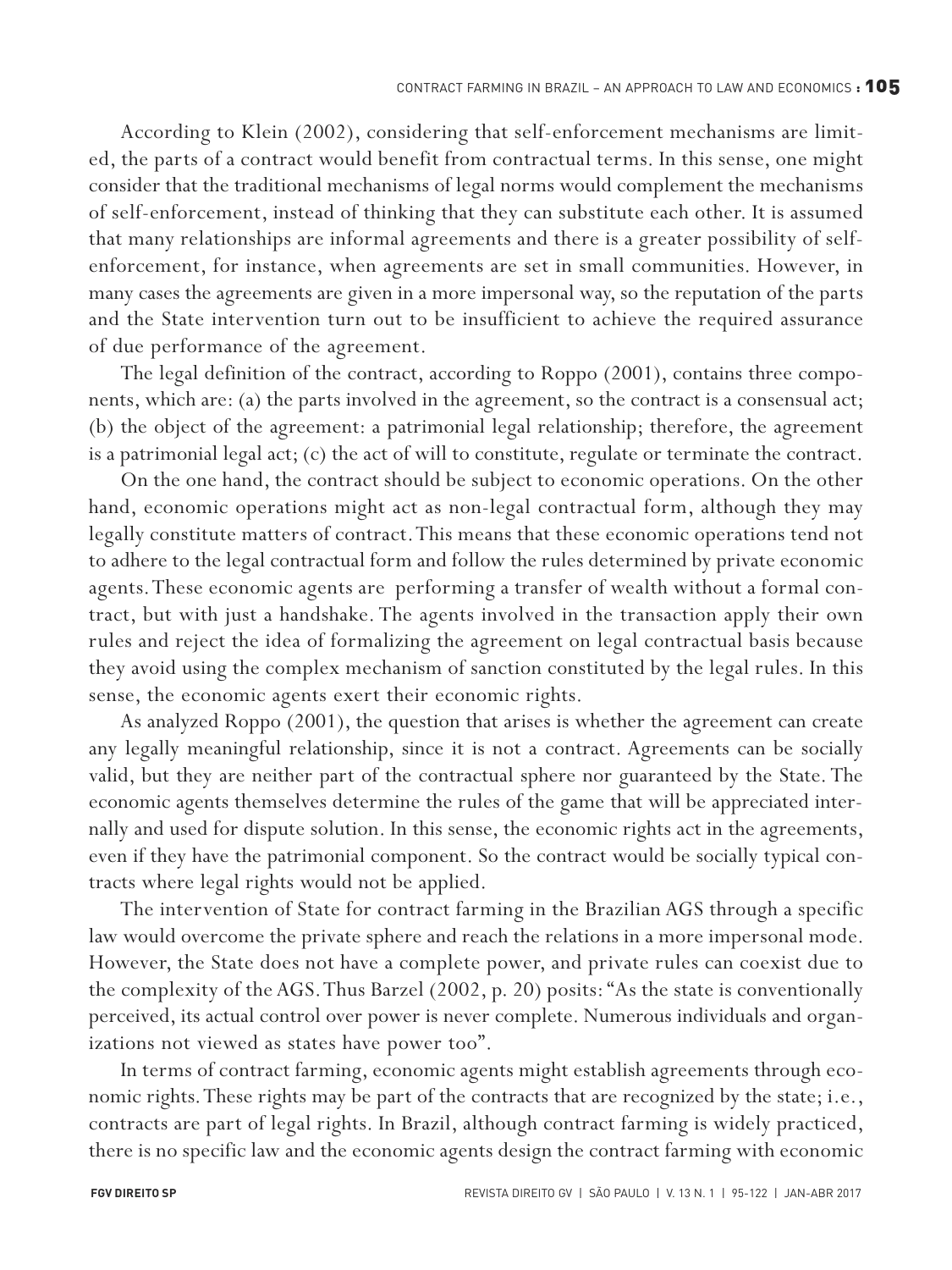rights. However, the private institutions that are part of economic rights should operate under the shadow of law, as observedWilliamson (1985). Indeed, the contract farming has the main elements for its validity provided by legal rights: I – legal capacity; II – lawful object; III – legal formalities.

Summarizing, in spite of being the structural element of the contract the agreement cannot always be regarded as contract, according to the classification of Barzel (2002).The contract should refer to patrimonial relations, while the agreement has broader application, such purely social relationship (marriage, for example). Thus, the economic rights would guarantee the agreement, while legal rights would guarantee the contract. In this nebulous mass to determine if the relation is contract or agreement, there is the assumption that contract refers to a legal relationship.The legal discipline of contracts is a positive action by the legislature that meets certain requirements and neglects others, seeking cover in economic operations as political interests.

### **4 ANALYSIS**

Contract farming has become more important in agricultural and agro-industries in both developed and developing countries (JIA; BIJMAN, 2013). In Brazil, significant part of the production of vegetables, fruit, and livestock for industrial processing is produced through contract farming. Indeed, the significant growth and importance of poultry and swine supply chain is due to the adoption of innovative productive system through contract farming (RIBEIRO; ROCHA JR., 2011; SOUZA; ZYLBERSZTAJN, 2011; SOUZA; BÁNKUTI, 2012; BÁNKUTI; SOUZA, 2014). Besides food sector, contract farming is used in the biodiesel production system with the intervention of State that requires the purchase of feedstock produced by family farmers (PAIVA, 2009; SILVA JÚNIOR et al., 2013). However, as many countries, Brazil has no specific law for contract farming.

In terms of informal institutions, agreements with elements of transparency and mutual gains are required. In this context, it is observed that many internal disputes occur within the organization, because numerous rules are internal and the agents involved in the relationship themselves are in charge of the knowledge and functioning of the organization.The State intervenes to issues, such as disputes between firms regarding prices, damage caused by delays, amongst others (WILLIAMSON, 2005). Disputes that could be brought to the Court are resolved internally, and the organization acts as a Court of Justice of first instance (ARRUÑADA, 2000; MÉNARD, 2004;WILLIAMSON, 2005).

According to Paiva (2005), there are few demonstrations of conflict solutions on those contracts in Judiciary field. It is assumed that the cause of low judicial demand could be the adoption of mediation to resolve disputes between parts. Moreover, the organization where the transactions occur would represent the Court of the First Instance because the conflict solution would be internally held.Another aspect to be considered is the economic imbalance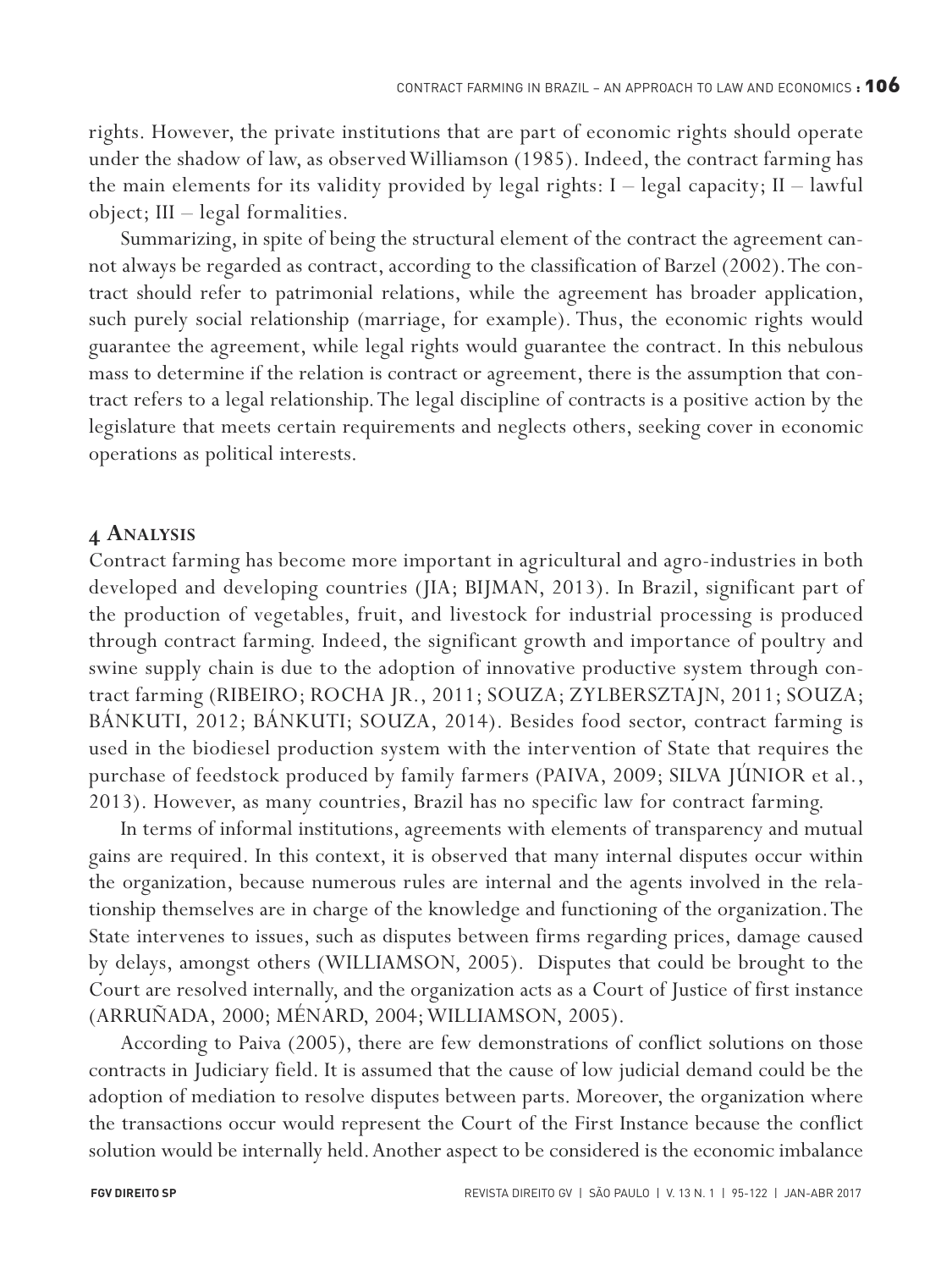of the parts, being agroindustry economically superior to farmers.This would inhibit farmers from making any complaint through traditional mechanisms of justice, because this posture could exclude them from future negotiations.

The lack of a specific legal framework for contract farming in Brazil leads to misjudged legal decisions. Labor issue is observed in sentences of the Brazilian Labor Justice. The trend observed is that judges consider an indirect employment relationship between the integrated producer and integrator agro-industry/distributor, and in some cases, they even consider the employment relationship between *employees* of integrated producer and integrator agro-industry. It was observed that a sentence rendered by the Labour Court in Matão, 15<sup>th</sup> Region, State of São Paulo, in a lawsuit filed by the Labour Public Prosecutor against Sucocítrico Cutrale Ltd., Louis Dreyfus Commodities Agroindustrial S/A, Citrovita Agro Industrial Ltd, and Fischer S/A condemning them to abstain hiring farmers to perform activities, such as production and harvesting citrus fruits that are used in the industry activity (juice production) (BRASIL, 2013). These misjudgements happen because judges can't gather all information they need. Indeed, Posner (1999, p. 14) posits the following: "It is assumed that courts are not able to acquire the information that they would need in order to determine liability and harm."

As stated by Ribeiro and Rocha Júnior (2011), broiler farmers in Paraná State (South of Brazil) and agroindustry performed the contract in order to avoid possible labor claims. Therefore, the contracts signed are more a tool to safeguard the interests of agro-industries than to regulate the negotiation, since there is no great risk of contract breach. However, when the conflicts reach the court, according to the economic analysis of law, the judge should simulate a hypothetical negotiation of how the parts should make the contract to find the most efficient solution.

Brebbia and Malanos (1997) argued that the complexity of contract farming and the difficult to adapt it to typified contracts in the legal framework led some Europeans legislators, such as in France and Italy, regulate it (JANNARELLI, 1981; PAVONE LA ROSA, 1990). However, when dealing with legal rules, gaps and failures might happen due to the impossibility of following the transformation of the society. In other words, legislators are unable to predict all needs of the society.Thus, Cavalcanti (1964, p. 100) stated that:

Such failures were revealing, on one hand, that the state law was not sufficient to meet social needs and, on the other hand, that outside the legislated right, there were other data and elements that the judge could and should rely, whenever the right emanating from official agencies be insufficient.

Even though it is not possible for legislators predict a complete law, it is expected that typification of contract farming in Brazilian legal framework would enables higher incentives for achieving more impersonal contracts. In this sense, a specific law for contract farming in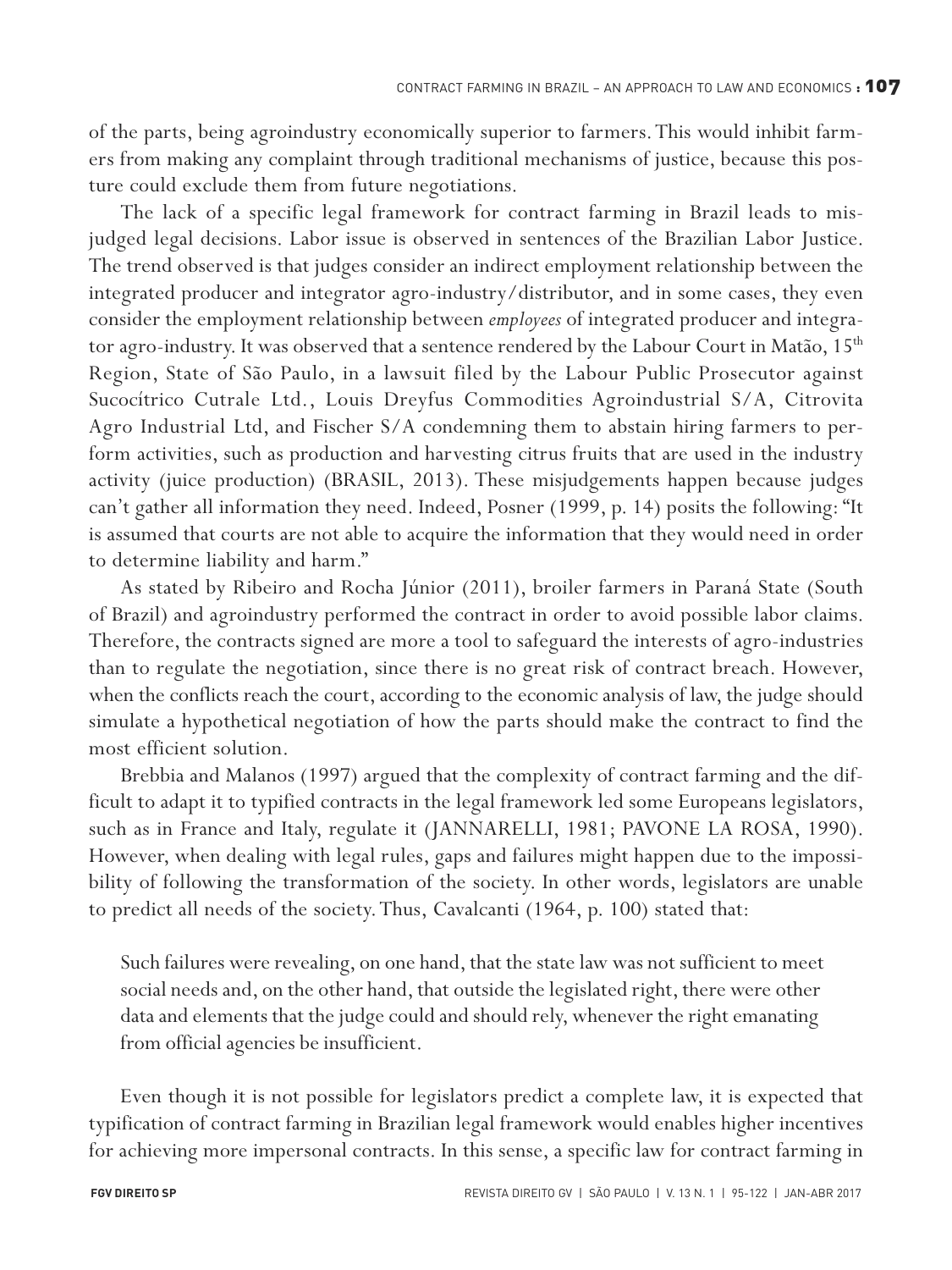Brazil would assure higher legal certainty for economic agents, which allows smaller efforts in writing contracts and, consequently, lower transaction costs.

The economic sectors (associations of producers and agro-industries) involved in contract farming focused on discussion of the content of legislative proposals for a consensus on a future law.As result, two bills are pending in Congress: the Bill 330 originated in the Senate and the Bill 8,023/2010 originated in the House of Representatives. Both bills were gathered into Bill 6,459/2013, which intends to rule contract farming.

The Bill 6,459/2013 establishes the main requirements for integrated producers and integrator, mechanisms of contractual transparency, and the creation of informal institutions as the Monitoring, Development and Reconciliation of Integration Committee (Cadec).The analysis of Bill 6,459/2013 is divided into three subsections: 4.1 presents the Bill 6,459/2013 that would compose the institutional environment; 4.2 focuses on the formal rules for contract farming; and 4.3 analysis the Cadec as informal rule.

**4.1 INSTITUTIONAL ENVIRONMENT:** FORMAL AND INFORMAL INSTITUTION OF THE BILL 6,459/2013

Formal and informal institutions compose the institutional environment that provides a set of incentives and deterrents for agents. In other words, institutional environment is: "The rules of the game that define the context in which economic activity takes place.The political, social, and legal ground rules establish the basis for production, exchange and distribution." (WILLIAMSON, 1996, p. 378).

In terms of formal institutions, the Bill 6,459/2013 might be a formal rule when it is approved and become an applicable law. Only for analysis perspective, we'll consider the Bill 6,459/2013 an applicable law. The complementarity between informal and formal institutions is observed in the Bill 6,459/2013 (Figure 1).The complementarity view suggests the use of public and private institutions provide more efficient outcomes than the use of each institution individually (KLEIN, 1992; MAZÉ, 2005). Formal institutions are the rules determined by the State, such as the Bill 6,459/2013. Informal institutions are economic and social sanctions defined and applied by private agents, such as the rules established in Cadec.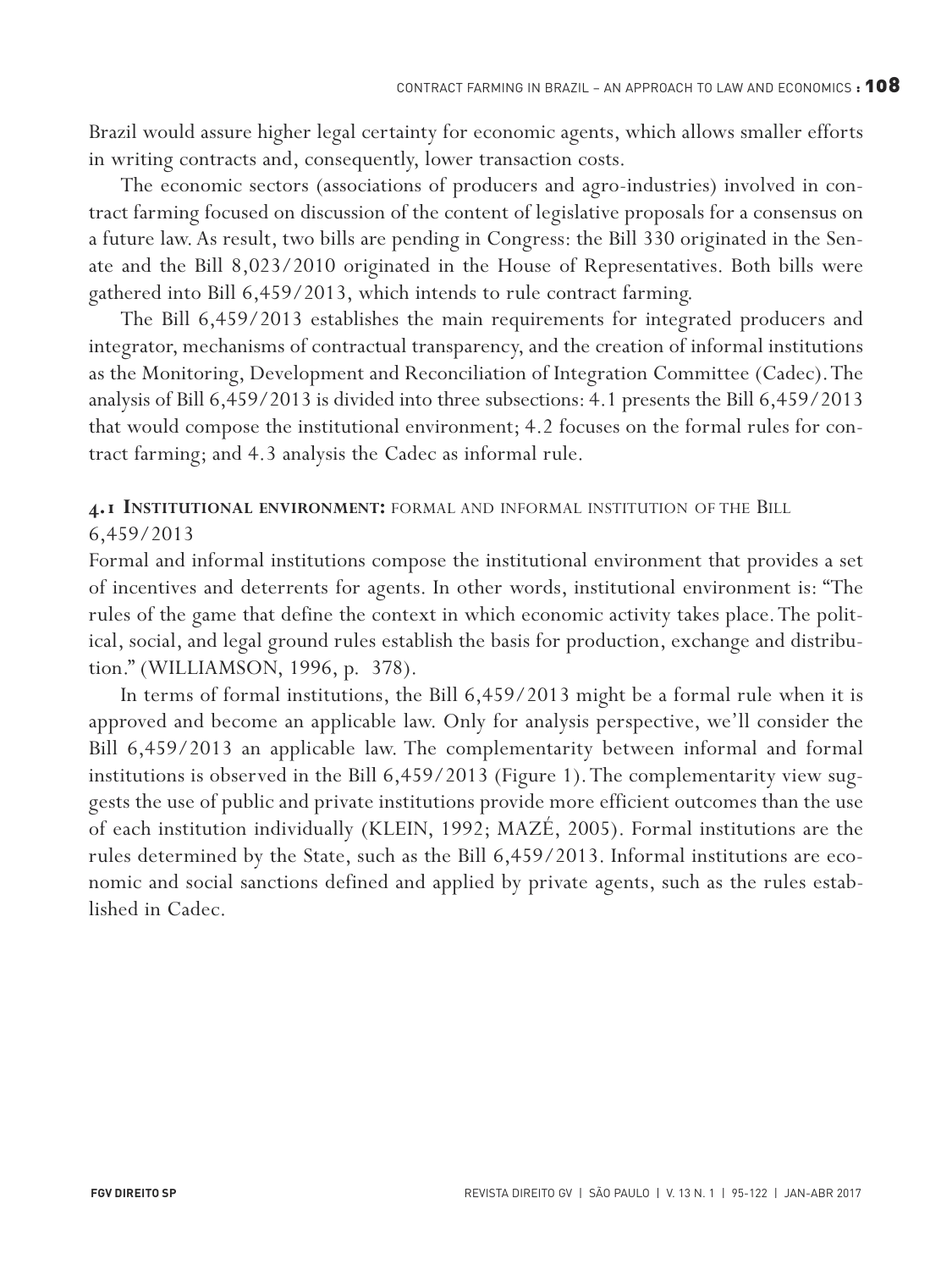FIGURE 1 – **FORMAL INSTITUTIONS AND ITS COMPLEMENTARITY WITH INFORMAL INSTITUTIONS**



Source: Created by the authors.

### **4.2 FORMAL RULES FOR CONTRACT FARMING**

In terms of formal rules, the State intervenes and establishes them. Considering the importance of legal regulation of contract farming, the economic sectors (association of producers and agroindustry) focused on the discussion of the content of legislative proposals for a consensus of future law.The first attempt to develop a specific law for contract farming in Brazil took place on April 7, 1998, with the Bill 4,378/98. On September 12, 2001, amendments to the Bill 4,378/98 were raised in relation to the rights and obligations of each part, disregarding what was presented on April 7, 1998.The objection to the original text was due to the impossibility of industries bear the costs.

The Bill 6,459/2013 uses the nomenclature 'vertical integration contracts' in agroforestry activities, showing from the start economical operation performed in contractual type.The Bill 6,459/2013 defines the following parts on the agroforestry integration contracts:

*Integrated Producer:* agroforestry and animal farmer, agrarian company, individually or in association with others, that is linked to the integrator through the integration contract,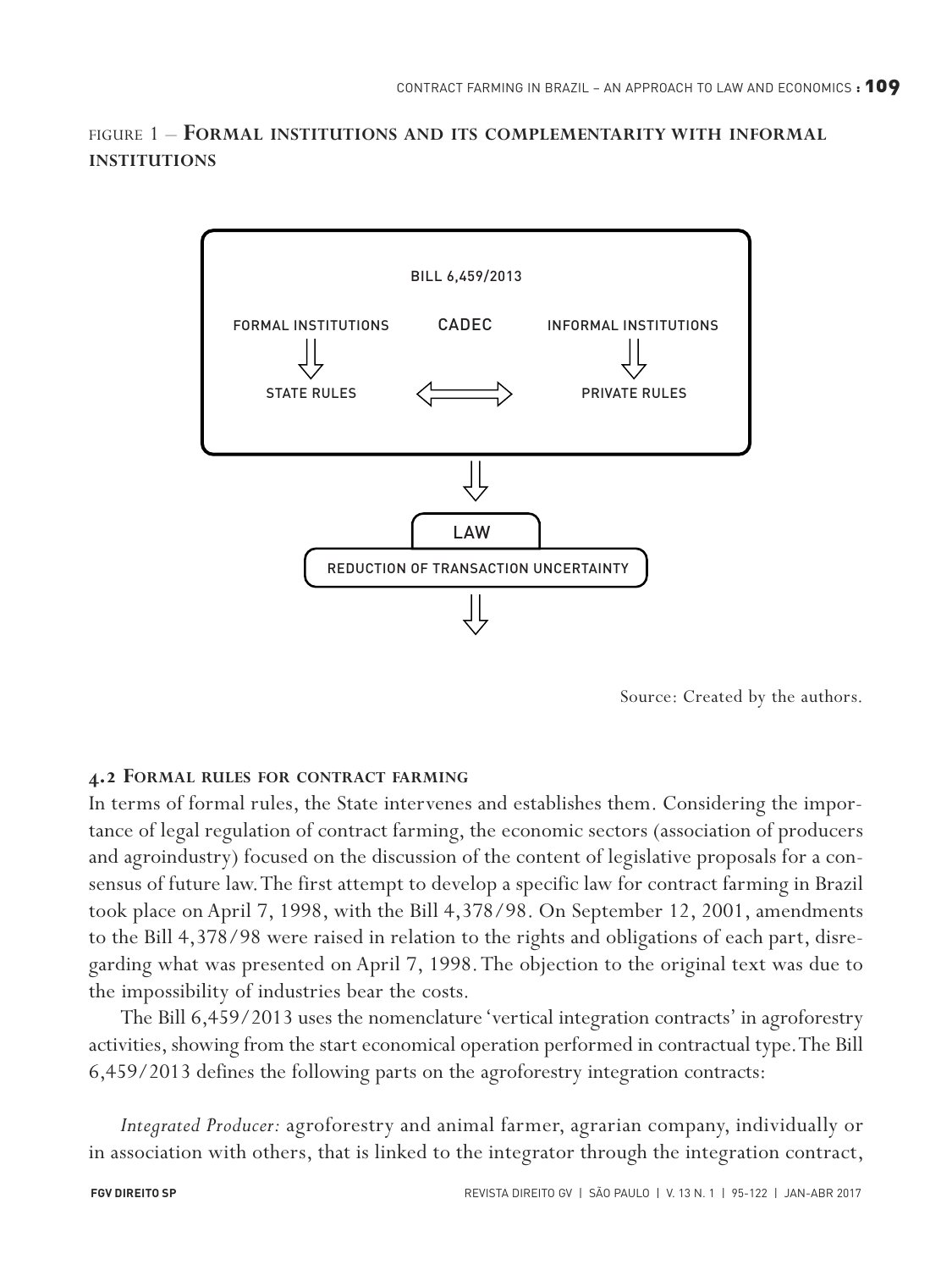receiving goods or services for production and providing raw materials for integrator, goods intermediate or final consumption goods.

*Integrator:* individual or company that is linked to integrated through integration contract that furnishes goods, supplies and services and receiving raw materials, intermediate goods and final consumer goods used in industrial or commercial process.

In terms of definitions of the parts, the bill makes it clear that may farmers and agroindustry in the form of physical or legal person, including the figure of the cooperative, be parts of the contract farming.The bill specifically excludes the vertical integration relationship established between cooperative members and the cooperative, or cooperatives among themselves, because it represents horizontal modalities and not vertical integration, governed by a specific law of cooperative activity. However, relations between cooperatives members and cooperatives can be characterized as a contract farming when the members are encouraged to purchase the input of the cooperative and surrender all production to it.

The concept of integrated producer elected by the Brazilian legislature has focused on the nature of the goods produced, which are related to the exploitation of natural resources, primary (agriculture, livestock, forestry and aquaculture). The bill does not specify the intermediate goods, such as honey, processed coffee, silk etc., which are produced by the integrated producer and supplied by the integrator.

Brazilian legislators also chose to embrace the relationship between the farmer and the merchant (retailer, wholesaler or exporter) in the concept of contract farming, since it is not simple transaction of buying and selling.To characterize contract farming, mutual supply of goods and services, or the presence of interdependence of parts is necessary.

In order to make clear that the figure of contract farming cannot be confused with employment relationship, the Brazilian bill provides, precisely in art. 2, paragraph 3, that civil relationship defined under this Act, does not constitute the provision of services or employment relationship between integrator and integrated, his agents or his employees. The inclusion of this paragraph in the body of the bill stems from numerous decisions of the Labour Court considering the existence of labor ties between producer and industry, or the subsidiary responsibility of the industry in the face of employees or service providers linked to the integrated producer.Thus, they do not recognize the economic and legal autonomy of integrated producers.

The term'control' does not appear in the text of the Brazilian bill. Such feature is replaced by the idea of cooperation between integrated producer and integrator. Under the bill, the guidance of all law enforcement and interpretation principle is that the relationship of contract farming is a pooling of resources, efforts and the fair distribution of income.

The main obligations of the parts are: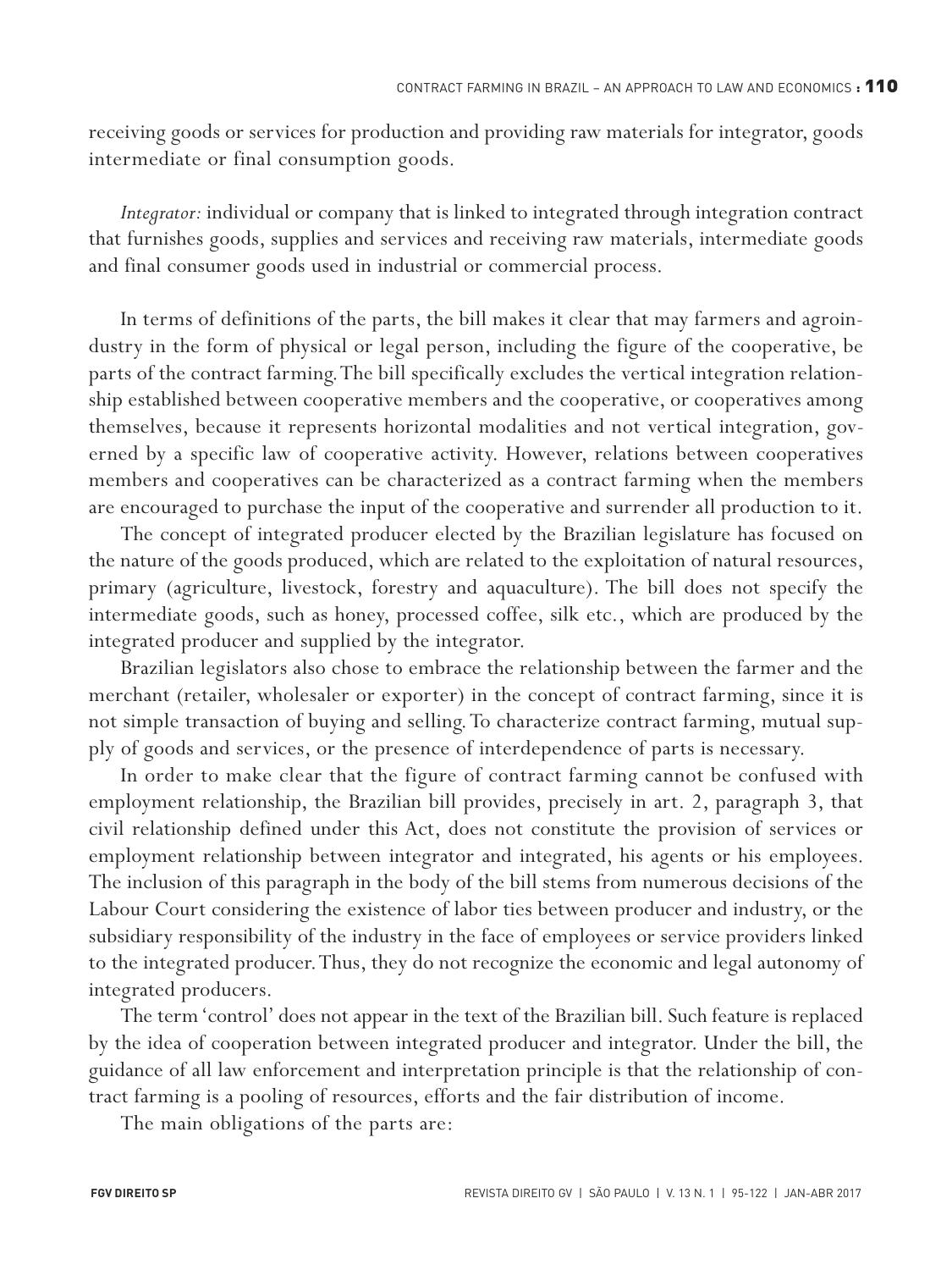*a) Integrated producer:* performs activities of growing, breeding or extracting plant or animal feedstock, with respect to the agreed technical specifications; delivers the entire production agreed that corresponds to pre-set criteria of quantity and quality.

*b) Integrator:* receives all production contracted; pays the pre-set price and exercises control and inspection of the production phase performed by the integrated producer.

However, the agreements between the parts have a number of other ancillary obligations such as providing packaging, transport, advanced credit, input supply and technical assistance.

The Bill 6,459/2013 stipulates in its article 4 the minimum content that must be observed by parts to contracts under penalty of nullity. It is observed that the sections I through IX refer to mandatory clauses, which are intended to make contractual relationship more transparent, thus helping to reduce opportunities for contract breach. Note that the integrator usually drafts the contract farming for integrated producer adhesion of preset clauses.

The sections of the X until XIII provide the rules of tax liability, environmental and health, as well as allowing parts to establish accessory contract of insurance as mandatory.

The item XIV expresses important rule about minimum contract duration, as well as the prior notice period for termination of the productive cycle of activity and investments made by the parts.The goal is to protect the entrepreneur (integrated producer or integrator), especially the integrated producer who is the possible weak part in the chain of unilateral contract termination, which may cause damage since much of the investment employed only produce financial returns in the medium to long term.

Finally, item XV provides for the creation of Cadec (Monitoring, Development and Integration of Reconciliation Committee). Each unit of the integrator agroindustry and integrated producers must constitute Cadec unless the structure of the supply chain already exists a similar institution.

The Bill 6,459/2013 determines the development of the Information Report of Integrated Production (RIPI) and the Information Document Pre-Contract (DIPC) to reduce the information asymmetry. In spite of the determination of the formal rule, these documents consist on private agents' control.

In terms of RIPI, integrator agroindustry should organize the report for each production cycle of integrated producer.This report contains information on the inputs provided by the integrator, the phytotechnical and zootechnical indicators of integrated production, the quantities produced, productivity rates and prices used in the reckoning of financial results, and other information specified by the Monitoring, Development and Reconciliation of Integration Committee (Cadec).

In terms of DIPC, integrator agroindustry provides information for those interested in joining the production system.This document will be updated quarterly and will contain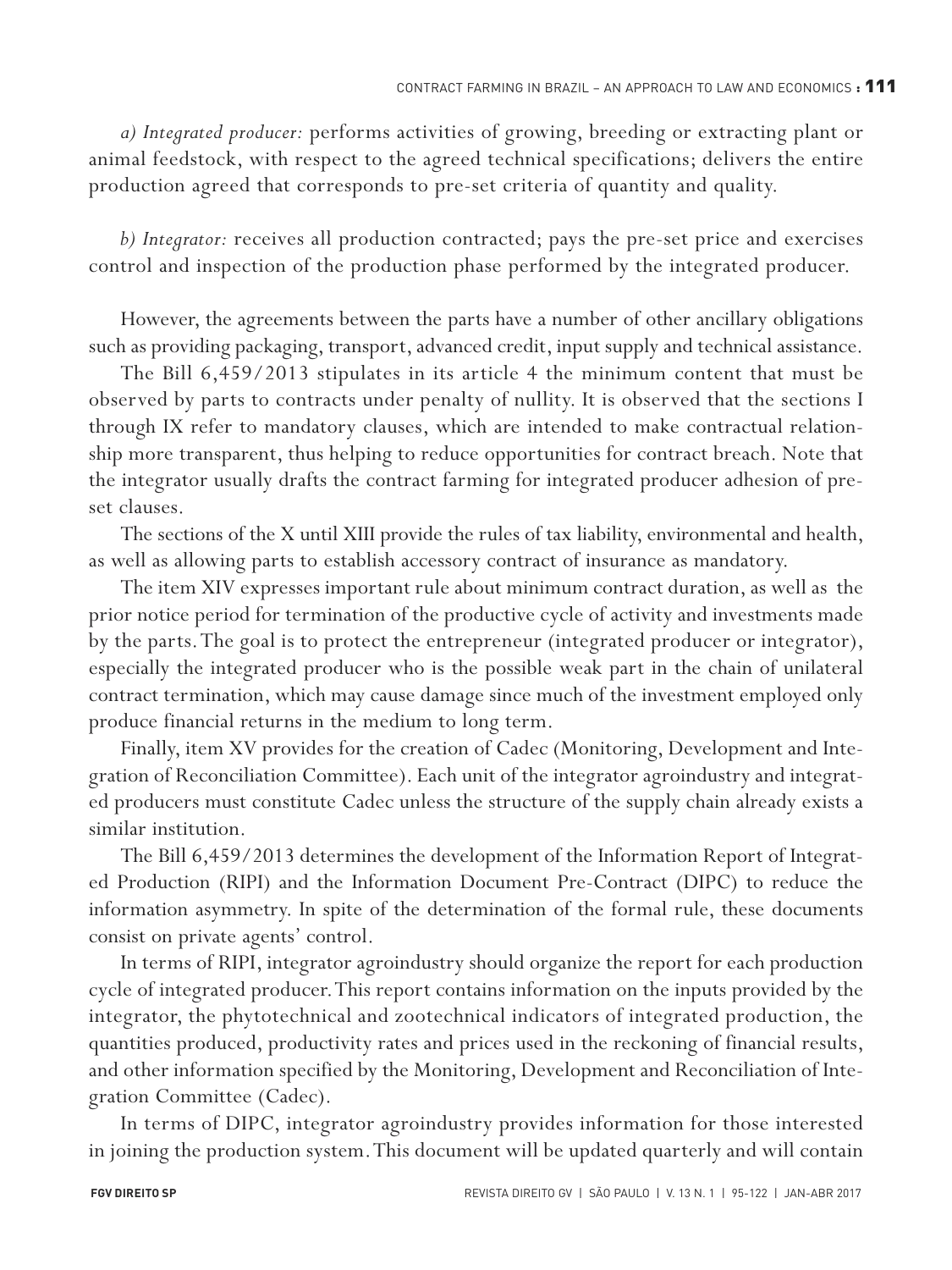information with data from the integrator agroindustry, the description of the integrated production system, health and environmental requirements and economic risks of the activity, the estimated investment in facilities or growing areas, the estimated share of the integrated by livestock or harvest cycle, the alternatives of agricultural finance institution or integrated agroindustry, technical and economic parameters set by the integrator for the study of economic, and financial feasibility of the project financing of the project.

The Bill 6,459/2013 asserts in its Article 6 that each unit of integrator agro-industry and integrated should be integrated to Cadec, unless already exists commission or similar entity.

### **4.3 INFORMAL RULES IN CONTRACT FARMING** – CADEC

The Bill 6,459/2013 is a mean to grant a theoretical framework for the State intervention, so it can be fairly interpretated by the judiciary system. However, it establishes rules that would be conducted by private agents.The Bill 6,459/2013 introduces institutions that will be able to operate in a social context made up of complex rules, public and private rules, legal and economic rights, developed from authority and through negotiation. Informal institutions have a more flexible method of action that allows the agents to make renegotiation and obtain a better adaptation in a dynamic environment.

According to Bobbio (2007), the theory of the institution expands the horizons of legal experience beyond the limits of the State.Thus, the theory of the institution broke the closed circle of statist theory of law, which considers only the State law. Institutions arise from the process by which the principles of coordination are accepted locally and are adopted by a growing number of agents until they become a generic and unique basis for coordination. Agreements between integrated farmers and integrator agro-industries arise through negotiations and are willingly accepted as rules.

According to the Bill 6,459/2013, agents that form the Cadec would agree on the adoption of common rules for coordination and decision-making mechanisms, creating, adapting or adding them to the current rules.Therefore, organizations undertake negotiations that are accepted as rules, creating institutions that may become generic and mandatory for agents that are part of contract farming.

The main objective of Cadec is to expedite transactions between the integrated agricultural producer and the integrator agro-industry, providing a forum for conciliation and settlement of disputes amid them.The normative rules of the State do not replace the specific regulations of each private agricultural sector, but can complement them.

Economic agents can employ these associations to facilitate the adoption of actions.The interest of the agent for collective action emanates from its superior efficiency at achieving coordinated solutions as compared to the agreements performed individually. Individual negotiations can be costly compared to collective agreements.These common agreements would be conducted by private norms, i.e., private rules determined by Cadec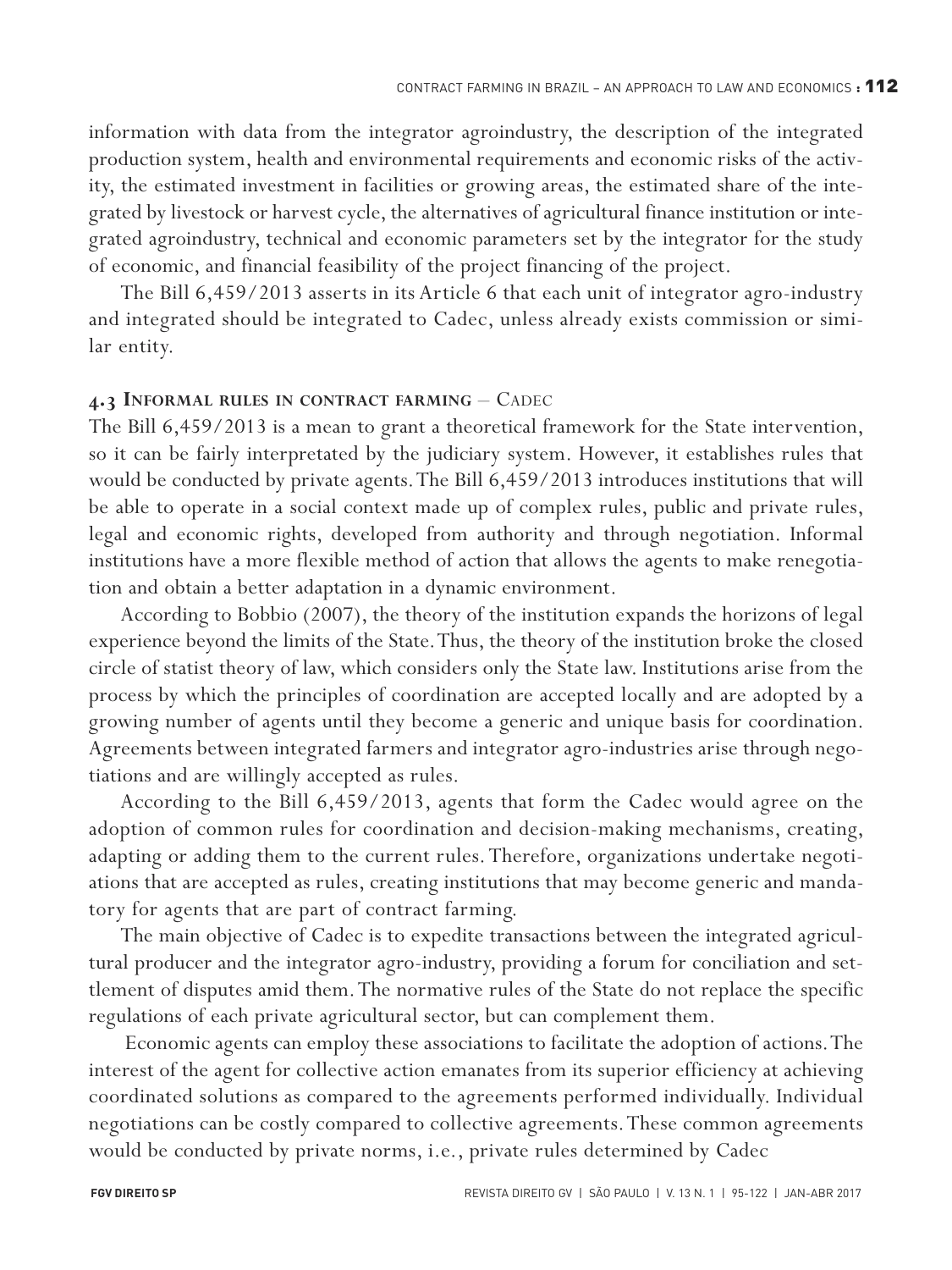A producer can enroll at an association of agricultural producers as a discrectional act, based both on individual and collective interest.The rules are supposed to satisfy the interests of association members by offering better terms of coordination and negotiation compared to individual acts.The same principle is applicable to Cadec; however, the participation of the integrated producers and the integrator agro-industry in Cadec's formation is mandatory since it is stated in the Bill 6,459/2013.

The Cadec would be similar to the interprofessional agreement that develops tools for mediation whereby farmers can negotiate more balanced conditions with agro-industry or distributor, which, usually, have greater bargaining power. Interprofessional agreement minimizes disputes between the parts and avoids the solution of conflicts by traditional mechanism of legal Courts, which saves transaction costs (SIRSI, 1990; MAZÉ, 2005).

Institutional arrangements are structured based on relational contracts, for example, when the informal institutional norms prevail; the parts make agreements internally through Cadec. The parts involved in Cadec may hold informational advantages over the bodies of the Judiciary. Therefore, according to Ulen (1984), the parts already have all the knowledge of trading, while the judge would have to take knowledge of the contractual terms, the object traded, the market, and a lot of information that can be quite complex to no anyone not involved in the relationship. Therefore, it is expected that the transaction costs of settlement of disputes are resolved internally when smaller, because of informational advantages of contractors in relation to the Courts.According to the analogy of Williamson (1996; 2005), Cadec could be the Court of first instance, where different types of disputes are resolved.

Another aspect to be taken into account when it comes to the reduction of transaction costs is the increased level of confidence that the contractual relationship inspire to the parts, which integrates the reputation for the contract performance.The relational development has long-term implications, since the parts, even with latent conflict, develop informal negotiation mechanisms of great complexity.

If the informal norms prevail, rather than explain all contractual terms *ex-ante*, parts may rely on private mechanisms to enforce the contract.The reputation of the agents is an important private mechanism and represents the previous actions of quasi-rents appropriation arising from specific investment. Klein (1992) notes two aspects regarding the appropriation of quasi-rents: (1) the risk of termination of the relationship; (2) the loss of reputation of the agent before the market it serves. On the other hand, the explicit contractual terms, even though the State has no major role at the fulfillment of the contract, can complement the institutions of private ordering, suggesting potential sanctions that affect the cost of the contract breaching.The two classes of institution for contract farming – public and private institutions – interact according to the Bill 6,459/2013.

If the Bill 6,459/2013 passes, it would be the legal rights for contractual relations in the AGS. However, because of the complexity of the AGS, the agents involved in the transaction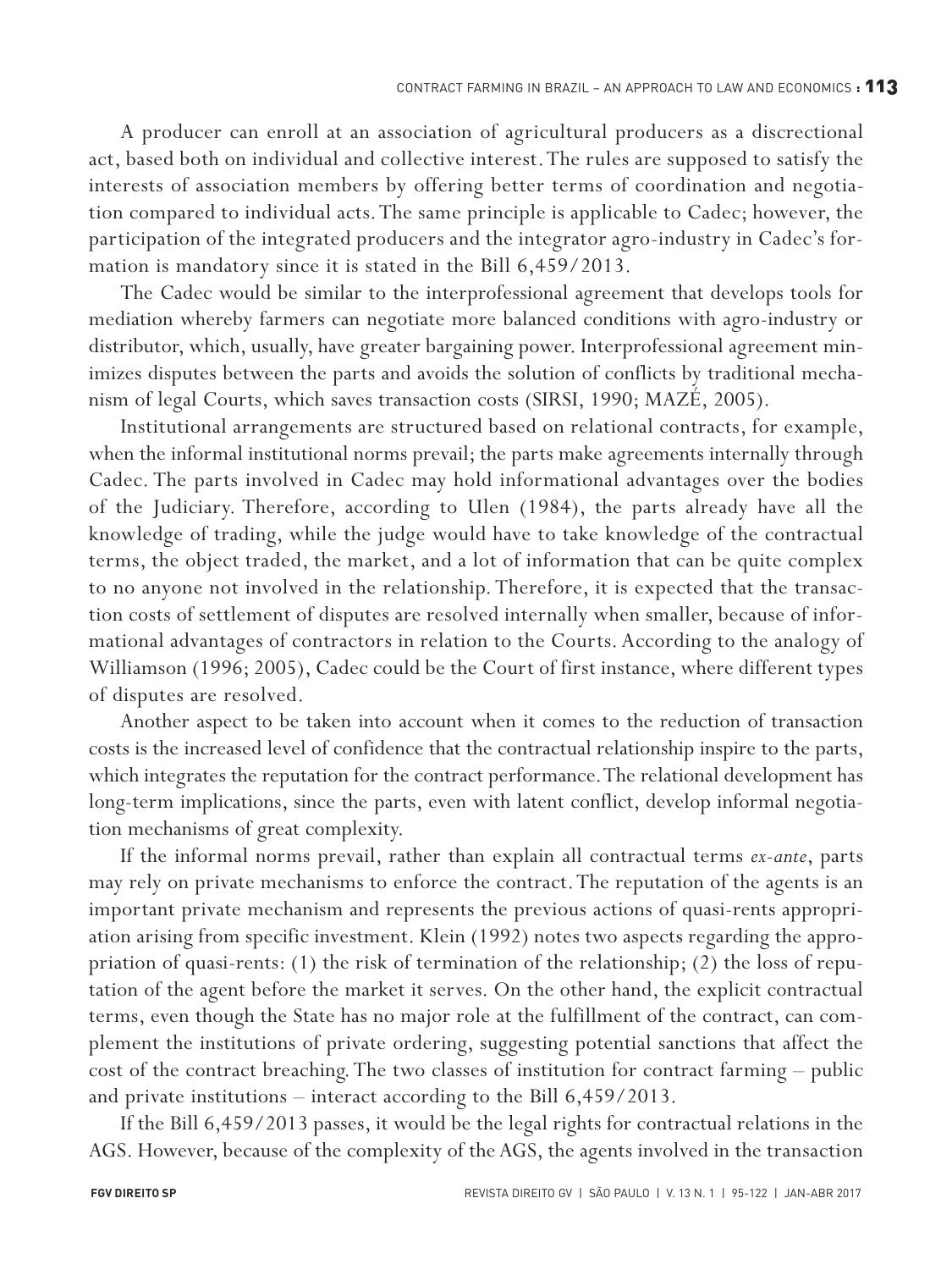determine a great number of norms, which would not necessarily be brought to the attention of the State. The Cadec provides private rules for the achievement of agreements between integrated producer and integrator agroindustry.Therefore, these private rules would be economic rights.These rules may be part of the contract recognized by the State. In this sense, we would consider that the legal rights would be complementary to economic rights concerning the operation of the AGS, since both legal and economic rights can coexist.

## **CONCLUSION**

In the Brazilian AGS, because of the lack of a specific Law for contract farming, economic agents create their own rules (economic rights).The lack of a positive norm leads the agents to create institutions for guaranteeing agreements (or the courts will base their decisions on rules of commercial law or similar for conflicts solutions in contract farming). On the other hand, private institutions may not be sufficient, and it highlights the importance of public institutions, since they assure greater legal certainty, and reduce the *ex-ante* efforts for contractual relations in the AGS, leading to transaction costs reduction. In this sense, we would consider that the legal rights would be the complement of economic rights to operate the AGS, because both rights can coexist.

The legal regulation of contractual relations in the AGS is an extension from rules stipulated by private economic agents.The relevance of private rules for contractual relations in the AGS is such a complex issue that we can't state if it is better or worse than the public rules. Our assertment is that the adoption of mixed regimes contributes to the improvement of the coordination of AGSs.

According to the Bill 6,459/2013, informal norms presented in contract farming are guaranteed by the State through Cadec. Informal rules cover social norms to explain the operation of the production system. The Bill 6,459/2013 does not regulate all aspects of trading, leaving the regulation of particulars to the autonomy of Cadec. This suggests the hybrid characteristic of the agreements, situated between the State dirigisme and private autonomy. Private rules of coordination, that is, organizations of the transactions between farmers and agro-industry/distributor by means of CADEC might be an effective way of economic and technical coordination.

Thus, if the Bill 6,459/2013 passes, it might encourage the development of normative agreements signed by the entities representing farmers and industries involved in the integration system – Cadec, which form a more equitable basis, better coordination of production and ease of transaction, leading to transaction costs reduction.The proposed formation of Cadec is interesting since it increases the transparency of information and the contractual balance; therefore, allowing the transaction costs reduction. However, the effectiveness of Cadec is uncertain because there is no specific incentive for this to occur. Future research should be addressed to this issue.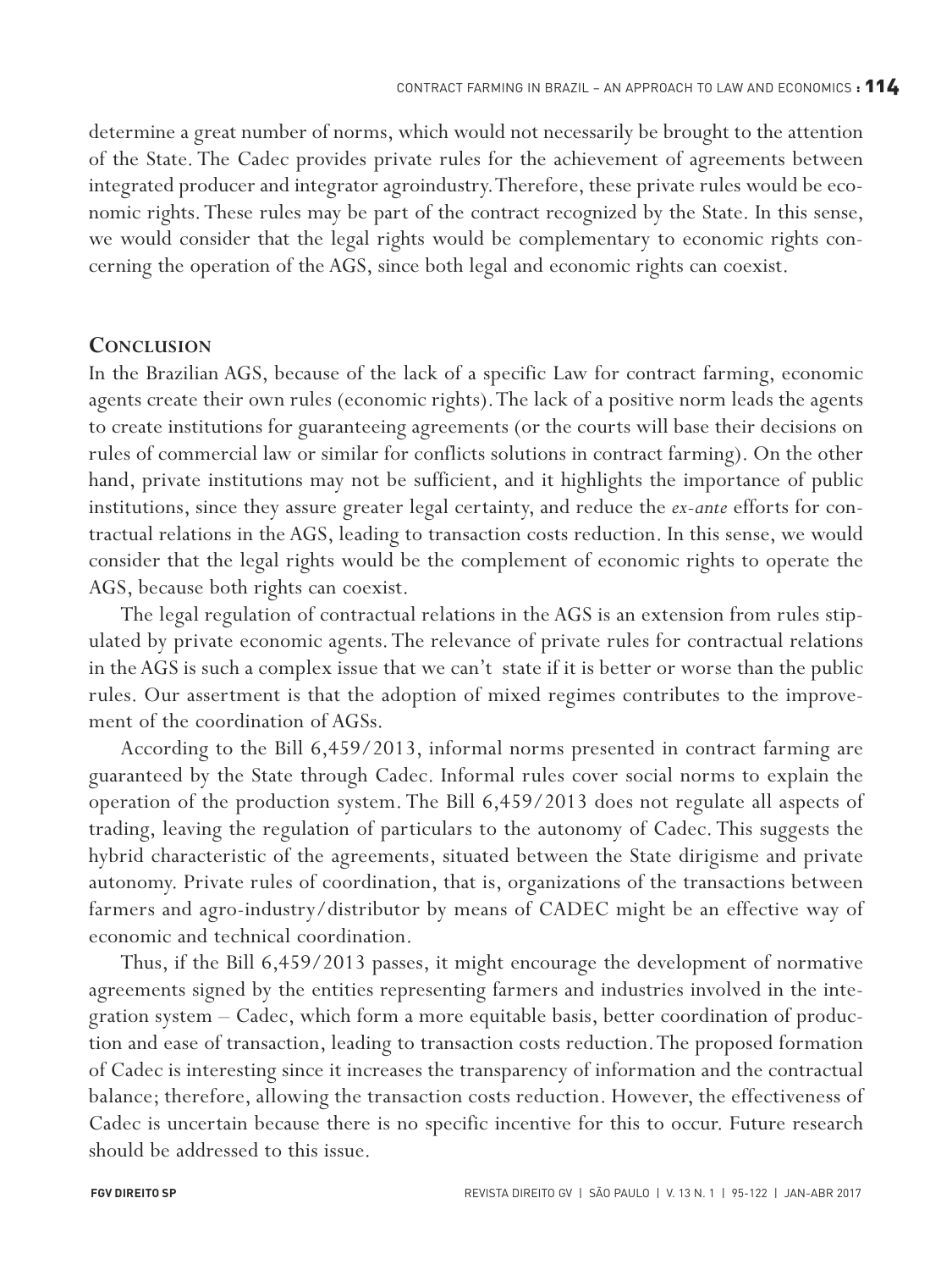### **ACKNOWLEDGEMENTS**

*This article is a new version of previously presented in the IX RWIO.We thank Rubens Nunes for discussing the earlier version in the IX RWIO.We also thank Wagner Luiz Lourenzani for his comments on early versions of this paper. The financial support of Capes for pos-doc program is acknowledged.*

### **REFERENCES**

ALBISINNI, Ferdinando. Sistema agroalimentare. *Digesto delle Discipline Privatistiche.* Sezione Civile. Tomo II.Torino: UTET, p. 1244-1261, 2003.

ARRUÑADA, Benito. The quasi-judicial role of large retailers: an efficiency hypothesis of their relation with suppliers. *Revue d'Economie Industrielle*, n. 92, p. 277-296, 2nd and 3rd trimester, 2000.

ARRUÑADA, Benito. The role of institution in the contractual process*.* In: DEFFAINS, Bruno; KIRAT, T. *Law and economics in civil law countries*. Amsterdam: Elsevier Science, 2001. p. 149-167. (The Economics of Legal Relationships Series).

BANKUTI, S. M. S.; SOUZA, J. P. Arranjos contratuais e assimetria de poder no SAG suinícola no Oeste Paranaense. *Organizações Rurais e Agroindustriais* (UFLA), v. 16, p. 92-107, 2014.

BARZEL,Yoram. *A Theory of the State.* Economic rights, legal rights and the scope of the state*.* Cambridge: Cambridge University Press, 2002.

BENINCASA, Maurizio. *Il problema della tipicità dei contratti agro-industriali.* Il diritto dell'agricoltura. Napoli: Edizione Scientifiche Italiane, 1992. v. 1.

BOBBIO, Norberto. *Teoria geral do direito.* Tradução: AGOSTINETTI, Denise. São Paulo: Martins Fontes, 2007.

BONATO,Amadeu; ZOTTI, Cleimary Fatima;ANGELIS,Thiago de. *Tabaco da produção ao consumo*. Uma cadeia de dependência. Curitiba: DESER, 2010. Available at: [<http://www.deser.org.br/](http://www.deser.org.br/publicacoes/revistaTabaco-Elabora��oDeser-ACT.pdf) [publicacoes/revistaTabaco-ElaboraçãoDeser-ACT.pdf>](http://www.deser.org.br/publicacoes/revistaTabaco-Elabora��oDeser-ACT.pdf). Accessed: Mar. 30, 2017.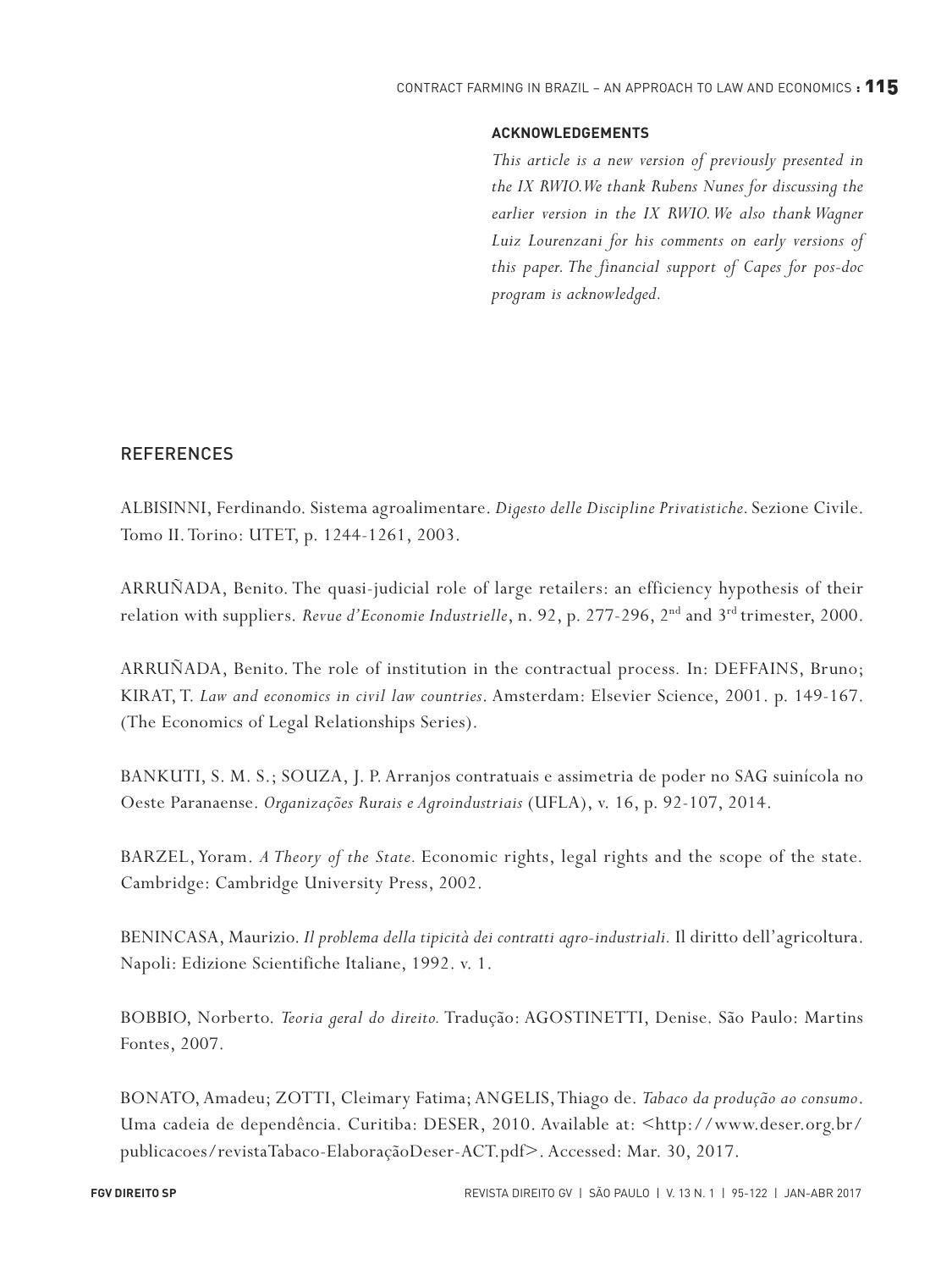BORGES, Paulo Torminn. *Institutos básicos do direito agrário.* São Paulo: Saraiva, 1998.

BRASIL. Projeto-lei nº 4.378, de 7 de abril de 1998. Regula as relações jurídicas entre a agroindústria e o produtor rural integrado e dá outras providências.Available at:[<http://www.camara.](http://www.camara.gov.br/internet/sileg/Prop_Detalhe.asp?id=20847) [gov.br/internet/sileg/Prop\\_Detalhe.asp?id=20847](http://www.camara.gov.br/internet/sileg/Prop_Detalhe.asp?id=20847) >. Accessed: Mar. 30, 2017.

\_\_\_\_\_\_. Projeto-lei n 8.023, de 15 de dezembro de 2010. Dispõe sobre a integração vertical na agropecuária, estabelece condições e responsabilidades nas relações jurídicas entre a agroindústria e o produtor rural integrado e dá outras providências. Available at: [<http://www.camara.gov.br/](http://www.camara.gov.br/proposicoesWeb/fichadetramitacao?idProposicao=489913) [proposicoesWeb/fichadetramitacao?idProposicao=489913>](http://www.camara.gov.br/proposicoesWeb/fichadetramitacao?idProposicao=489913). Accessed: Mar. 30, 2017.

\_\_\_\_\_\_. Projeto-lei nº 330/2011, de 15 de junho de 2011. Dispõe sobre a parceria de produção integrada agropecuária, estabelece condições, obrigações e responsabilidades nas relações contratuais entre produtores integrados e agroindústrias integradoras e dá outras providências. Available at: [<http://www.senado.gov.br/atividade/materia/detalhes.asp?p\\_cod\\_mate=100728>](http://www.senado.gov.br/atividade/materia/detalhes.asp?p_cod_mate=100728). Accessed: Mar. 30, 2017.

\_\_\_\_\_\_. Projeto-lei nº 6.459, de 1º de outubro de 2013. Dispõe sobre a integração vertical na agropecuária, estabelece condições e responsabilidades nas relações jurídicas entre a agroindústria e o produtor rural integrado e dá outras providências. Available at: [<http://www.camara.gov.br/](http://www.camara.gov.br/proposicoesWeb/fichadetramitacao?idProposicao=594069) [proposicoesWeb/fichadetramitacao?idProposicao=594069>](http://www.camara.gov.br/proposicoesWeb/fichadetramitacao?idProposicao=594069). Accessed: Mar. 30, 2017.

\_\_\_\_\_\_. Justiça do Trabalho 15a Região – Vara do Trabalho de Matão. Ação Civil Pública. Proc. 88.2010.5.15.0081. Ministério Público do Trabalho e Sucocítrico Cutrale Ltda; Louis Dreyfus Commodities Agroindustrial S/A; Citrovita Agro Industrial LTDA; Fischer S/A – Comércio, Indústria eAgricultura. Relator: FlavioAllegretti de Campos Cooper. Sentença 13 mar. 2013.Available at:[<http://s.conjur.com.br/dl/sentenca-atividade-fim-producao-suco.pdf>](http://s.conjur.com.br/dl/sentenca-atividade-fim-producao-suco.pdf).Accessed: Mar. 30, 2017.

BREBBIA, Fernando P.; MALANOS, Nancy. *Derecho agrario*. Buenos Aires: Astrea, 1997.

CAMPBELL, David; HARRIS, Donald. Flexibility in long-term contractul relationships: the role of co-operation. *Lean Construction Journal*, v. 2, n. 1, April 2005.

CAVALCANTI FILHO,Teophilo. *O problemadasegurança nodireito*. São Paulo: Revista dosTribunais, 1964.

COASE, Ronald.The nature of the firm. *Economica*, v. 4, p. 386-405, 1937.

\_\_\_\_\_\_. The institutional structure of production*. American Economic Review*, v. 82, n. 4, p. 713- 719, Sept. 1992.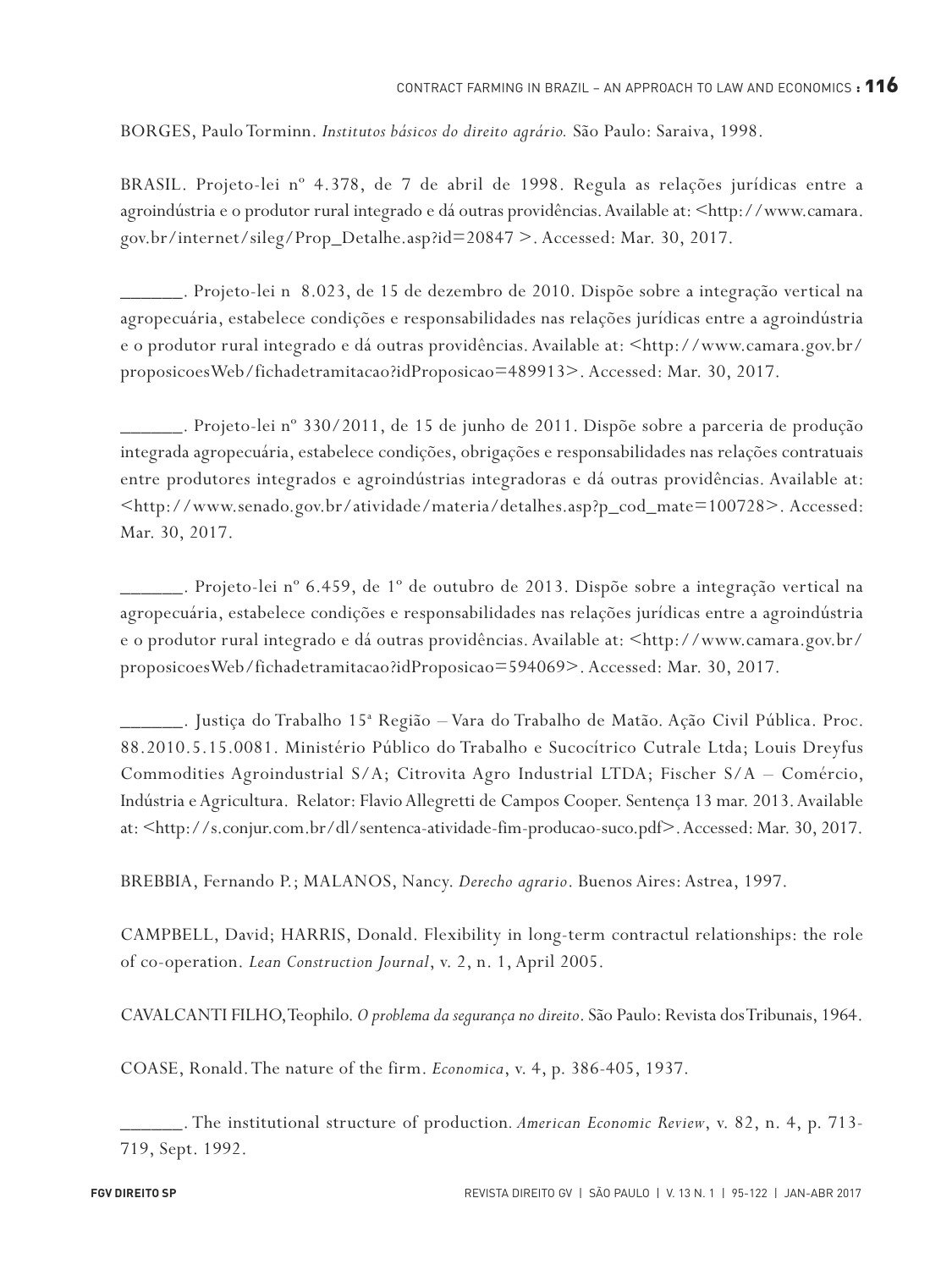CONFORTINI, Massimo; ZIMATORE,Attilio. Contratti agro-industriali. In: IRTI, Natalino (a cura di). *Dizionari del diritto privato*. Diritto Agrario. Milano: Giuffrè, 1983. v. 4.

DE BENEDICTIS, Michele; DE FILIPPIS, Fabrizio. L'intervento pubblico in agricoltura tra vecchio e nuovo paradigma: il caso dell'Unione Europea*. La Questione Agraria*, n. 71, p. 7-65, 1998.

DOWARD, Andrew.The effects of transaction costs, power and risk on contractual arrangements: a conceptual framework for quantitative analysis. *Journal of Agricultural Economics*, v. 52, p. 59-73, 2001.

EGGERTSSON,Thráinn. *Economic behaviorandinstitutions.* Cambridge:Cambridge University Press, 1990.

FANFANI, Roberto; MONTRESOR, Elisa. Instituzioni ed imprese nel percorso di sviluppo dei sistemi locali di produzione agroalimentare.*La Questione Agraria*, n. 69, p. 87-108, 1998.

FERRARESE, Maria Rosaria. *Le istituzioni della globalizzazione.* Bologna: Il Mulino, 2000.

\_\_\_\_\_\_. *Il diritto al presente.* Globalizzazione e tempo delle istituzioni. Bologna: Il Mulino, 2002.

GABRIELLI, Enrico. Il contratto e l'operazione economica*. Rivista di Diritto Civile*, Padova, CEDAM, p. 93-114, 2003.

GALLO, Paolo. *Introduzione al diritto comparato.*Analisi economica del diritto*.*Torino: G. Giappichelli, 1998. v. III.

GOLDBERG,Victor. Regulation and administered contracts*.The Bell Journal of Economics*, v. 7,n. 2, p. 426- 448, 1976.

GRAU, Eros Roberto. *O direito posto e o direito pressuposto.* São Paulo: Malheiros, 2005.

GREIF, Avner. Commitment, coercion, and markets: the nature and dynamics of institutions supporting exchange. In: MÉNARD, C.; SHIRLEY, M. (Eds). *Handbook of new institutional economics.* Dordrecht: Springer, 2005. p. 727-786.

HADFIELD, Gillian K. The many legal institutions that support contractual commitments. In: MÉNARD, C.; SHIRLEY, M. (Eds). *Handbook of new institutional economics.* Dordrecht: Springer, 2005. p. 175-204.

HERNÁNDEZ, Angel Sánchez. Teoria General del contrato agrario. In: MASSART, Alfredo; HERNÁNDEZ,Angel Sánchez (Orgs.).*Manualde institucionesdederechoagroambiental Euro-Latinoamericano.* Pisa: Ets, 2001.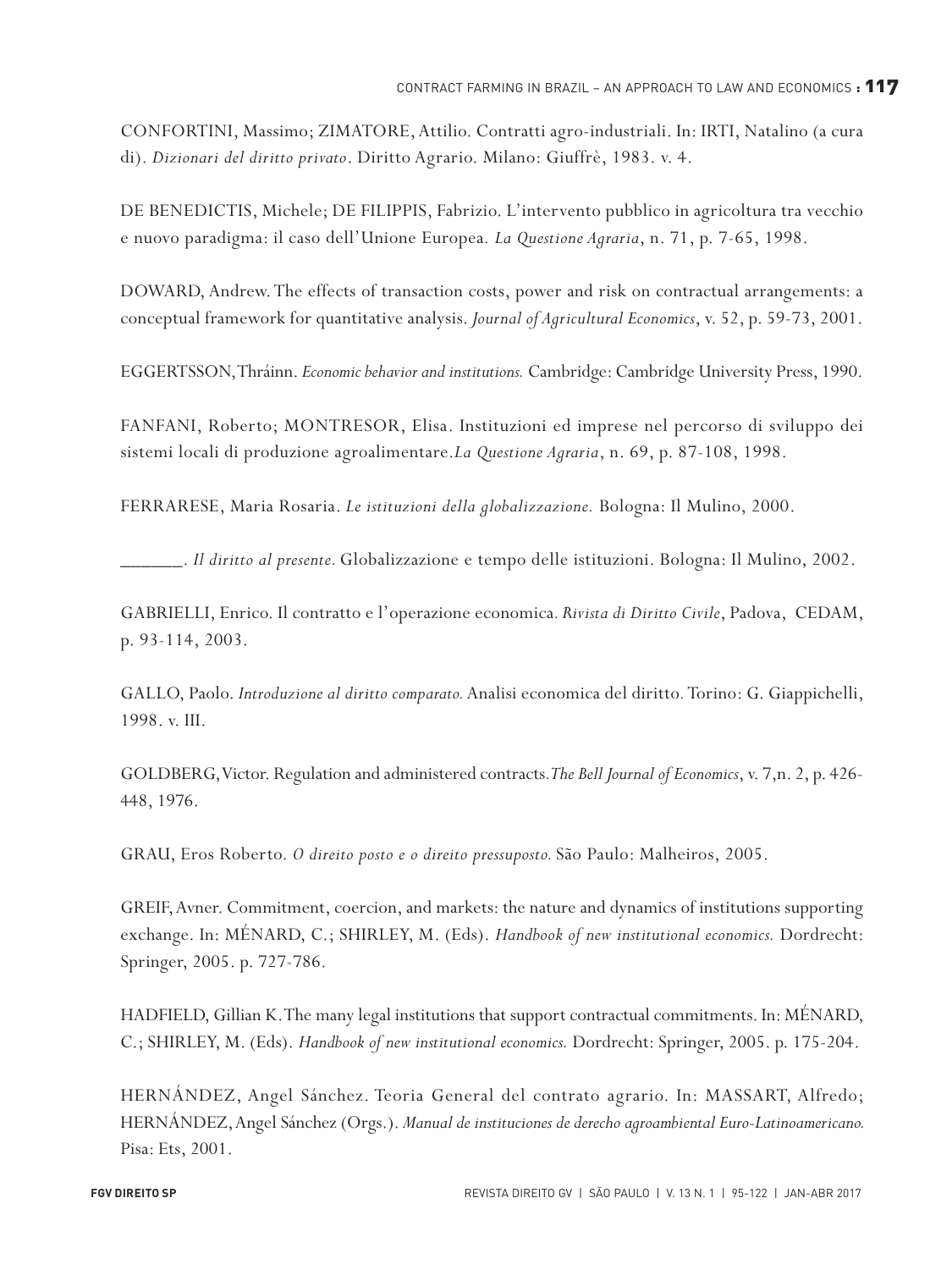JANNARELLI,Antonio. Disciplina legale e prassi applicativa nei contratti di integrazione verticale in agricoltura: l'esperienza francese. *Rivista di diritto agrario*, Milano, Giuffrè,anno 60, p. 327-393, 1981.

\_\_\_\_\_\_. Istituzioni e mercato, nel governo del "sistema agricoltura". *Rivista di Diritto Agrario*, Milano, Giuffrè, anno 79, p. 523-557, 2000.

\_\_\_\_\_\_. Contractual frameworks and inter-firm co-operation in the agricultural sector. *Uniform Law Review*, v. 1-2, p. 247-262, 2012.

JIA, Xiangping; BIJMAN, Jos. Contract farming: synthetic themes for linking farmers to demanding markets. In: SILVA, Carlos A. da; RANKIN, Marlo (Edited). *Contract farming for inclusive market access*. Rome: FAO, 2013. p.21-38.

KEEFER, Philip; SHIRLEY, Mary M. Formal versus informal institutions in economic development. In: MÉNARD, Claude. *Institutions, contracts and organizations.* Cheltenham; Massachusetts: Edward Elgar, 2000. p. 88-107.

KLEIN, Benjamin. Contracts and incentives: the role of contract terms in assuring performance. In: WERIN, Lars;WIJKANDER, Hans. *Contract Economics*. Oxford: Blackwell Pub, 1992. p. 149-180.

\_\_\_\_\_\_. The role of incomplete contracts in self-enforcing relationships. In: BROUSSEAU, Eric; GLACHANT, Jean-Michel. *The economics of contracts.* Cambridge: Cambridge University Press, 2002. p. 59-71.

LAZZARINI, SERGIO G.; MILLER, GARY J.; ZENGER, TODD R. Order with some law: complementarity versus substitution of formal and informal arrangement.*The Journal of Law, Economics and Organization*, Oxford University Press, v. 20, n. 2, 2004.

MARTINEZ, SteveW.Vertical coordination in the pork and broiler industries: implications for pork and chicken products. In: FOODAND RURAL ECONOMICS DIVISION, ECONOMIC RESEARCH SERVICE/USDA. *Report n. 777*. April 1999.

MAZÉ Armelle. Contract law and the range of self-enforcing contracts in agriculture: private institutions and multilateral-reputation mechanisms. *Second French and Germany Talks in Law and Economics,* Sarebrucken, v. 2-3, Dec. 2005.

MÉNARD, Claude. On clusters, hybrids, and other strange forms: the case of French poultry industry. *Journal of Institutional and Theoretical Economics*, v. 152, p. 154-183, 1996.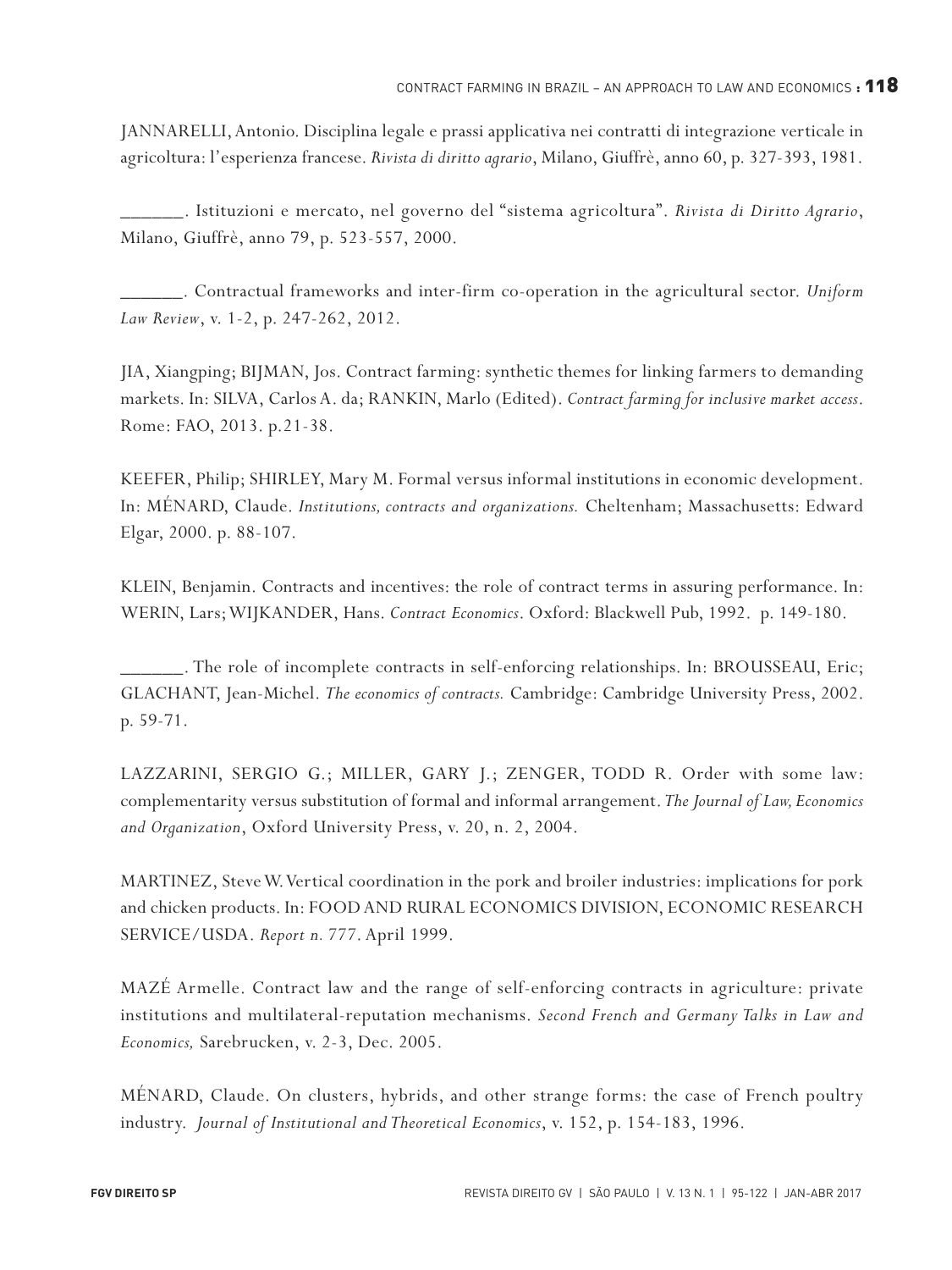MÉNARD, Claude. *L'économie des organisations.* Paris: Repères, La Découverte, 2004.

MÉNARD, Claude; KLEIN, Peter G. Organizational issues in the agrifood sector: toward a comparative approach. *American Journal of Agricultural Economics*, v. 86, n. 3, p. 746-751,August 2004.

NORTH, Douglas C. Institutional change and economic growth. *The Journal of Economic History*, v. 31, n. 1, [TheTask of Economic History], Mar. 1971.

\_\_\_\_\_\_.The new institutional economics. *Journal of Institutional andTheoretical Economics*, v. 8, 1986.

\_\_\_\_\_\_. *Institutions, institutional change and economic performance.* Cambridge: Cambridge University Press, 1990.

\_\_\_\_\_\_. Institutions. *Journal of Economic Perspectives*. v. 5, p. 97-112, November I, 1991.

\_\_\_\_\_\_. A revolution in economics. In: MÉNARD, Claude. *Institutions, Contracts and Organizations.* Cheltenham; Massachusetts: Edward Elgar, 2000. p. 37-41.

\_\_\_\_\_\_. Institutions and the performance of economies over time. In: MÉNARD, C.; SHIRLEY, M. M. (Eds.). *Handbook of new institutional economics*..The Netherlands: Springer, 2005. p. 21-30.

OSTROM, Elinor. Developing a Method for Analyzing Institutional Change. In: BATIE, Sandra; MERCURO,Nicholas (Eds.). *Assessing the evolution and impact of alternative institutional structures*. London: Routledge Press, 2008.

PAIVA, Nunziata StefaniaValenza. *Os contratos de integração vertical agroindustrial*: a viabilidade de uma disciplina legal em face da prática contratual brasileira. Dissertacão (Mestrado em Direito) – Faculdade de Direito da Universidade Federal de Minas Gerais, Belo Horizonte, 2005.

PAIVA, Nunziata Stefania Valenza. Novos modelos contratuais para uma nova matriz energética. Aspectos jurídico-econômicos para produção de biocombustíveis no Brasil. *Revista de Informação Legislativa*, ano 46, n. 184, out.-dez. 2009.

PAVONE LA ROSA,Antonio. Profili della nuova disciplina dei contratti agro-industriali. In: MASSART Alfredo (Org.). *Accordi interprofessionali e contratti agroindustriali.* Problemi di inquadramento giuridico*.* Pisa: ETS, 1990.

POSNER, Eric A. A theory of contract law under conditions of radical judicial error*. John M. Olin Law & EconomicsWorking Paper*, n. 80 [2D Series], 1999.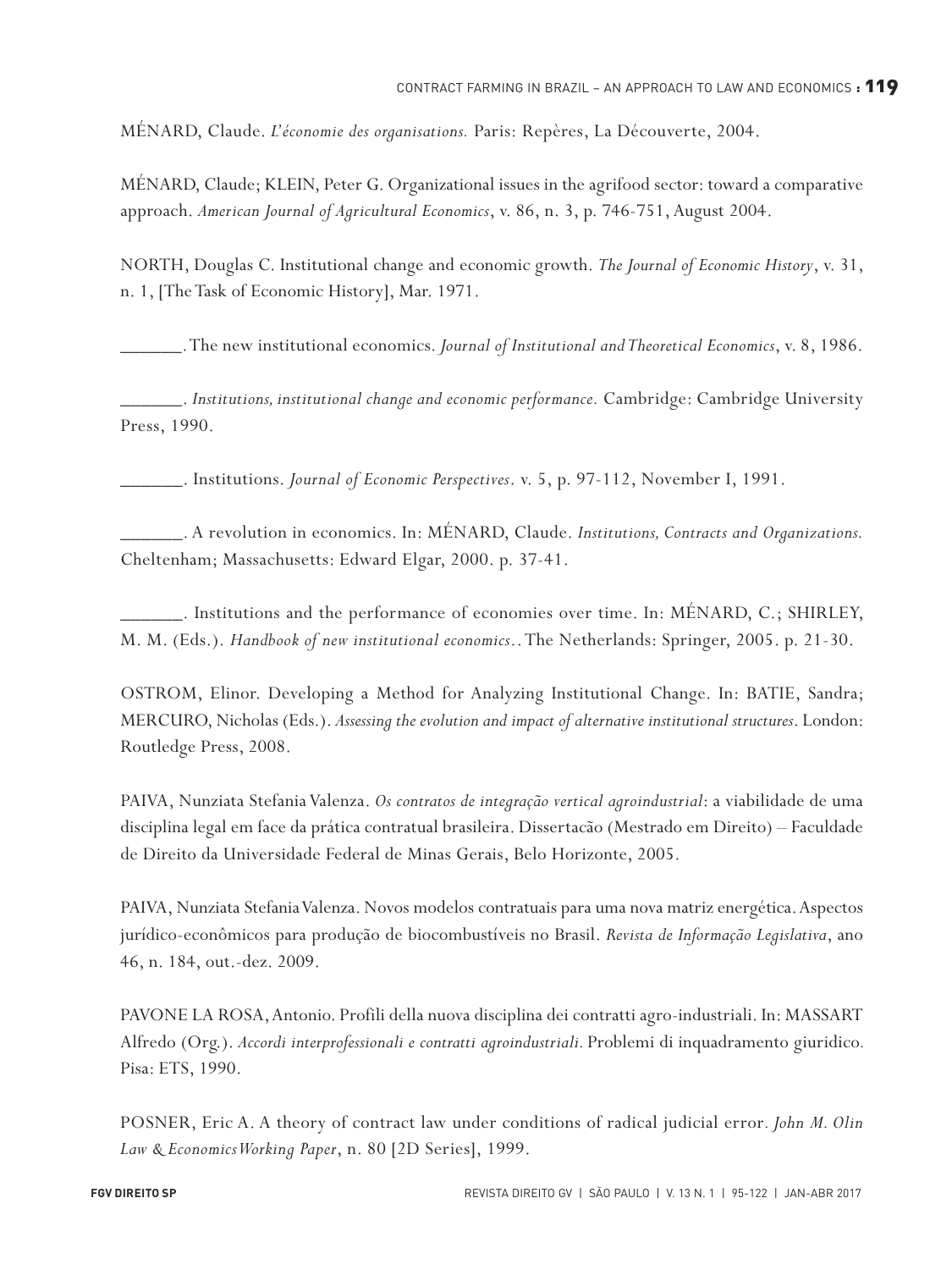PRÉVAULT, Jacques. *Contrat d'intégration en agriculture*. Encyclopédie Dalloz – Civil IV. Octobre 1996.

PULTRONE, Caterina. An overview of contract farming: legal issues and challenges*. Uniform Law Review*, v. 1-2, p. 263-289, 2012.

RIBEIRO, Marcia Carla Pereira; ROCHA JUNIOR, Weimar Freire. Institutional environment and contracts:a case study in the agroindustrial system of broiler factory farming in the west of the state of Paraná, Brazil. *Revista Direito em (Dis)Curso*, Londrina, v. 4, n. 1, p. 2-14, jan.-jul. 2011.

ROPPO,Vicenzo. *Il contratto.* Milano: Giuffrè, 2001.

ROSSI, Bruno. Economia e diritto come metodi diversi per lo studio dell'agricoltura*. RivistaTrimestrale dell'Istituto Nazionale di Economia Agraria*, Roma, v. II, n. II, p. 110-122, 1947.

SANTINI, Gerardo. *Il commercio.* Saggio di economia del diritto. Bologna: Il Mulino, 1979.

SILVA JÚNIOR, Aziz Galvão da; CLEMENTE, Felippe; PEREZ, Ronaldo. Inclusion of small-scale farmers in the Brazilian biodiesel production chain. In: SILVA, Carlos A. da; RANKIN, Marlo (Eds.). *Contract farming for inclusive market access*. Rome: FAO, 2013, p. 183-196.

SILVA, Carlos Arthur B. *The growing role of contract farming in agri-food*. FAO, 2005.

SIRSI, Eleonora. Profili metodologici dello studio sui contratti agro-industriali. In: MASSART,Alfredo (Org.). *Accordi interprofessionali e contratti agroindustriali.* Problemi di inquadramento giuridico. Pisa: ETS, 1990.

SOUZA, José Paulo; ZYLBERSZTAJN, Decio. Poder de mercado e poder de contrato envolvendo integrados cooperados e não cooperados: percepções na cadeia de frango. *Informações Econômicas* [internet]*,* v. 41, p. 2-13, 2011. Available at: [<http://www.iea.sp.gov.br/ftpiea/publicacoes/](http://www.iea.sp.gov.br/ftpiea/publicacoes/IE/2011/tec3-0711.pdf) [IE/2011/tec3-0711.pdf>](http://www.iea.sp.gov.br/ftpiea/publicacoes/IE/2011/tec3-0711.pdf). Accessed: Apr. 12, 2017.

SOUZA, José Paulo; BANKUTI, Sandra M. S. Uma análise dos contratos no sistema agroindustrial suinícola no Oeste Paranaense pela ótica da mensuração e da transação. *Informe GEPEC* [internet], v. 16, p. 1-15, 2012.Available at: [<http://e-revista.unioeste.br/index.php/gepec/article/view/5144>](http://e-revista.unioeste.br/index.php/gepec/article/view/5144). Accessed:Apr. 12, 2017.

STAJN, Rachel; ZYLBERSZTAJN, Decio; AZEVEDO, Paulo Furquim de. Economia dos contratos. In: ZYLBERSZTAJN,Decio; SZTAJN, Rachel. *Direito & economia*. Rio de Janeiro: Elsevier, 2005. p. 102-136.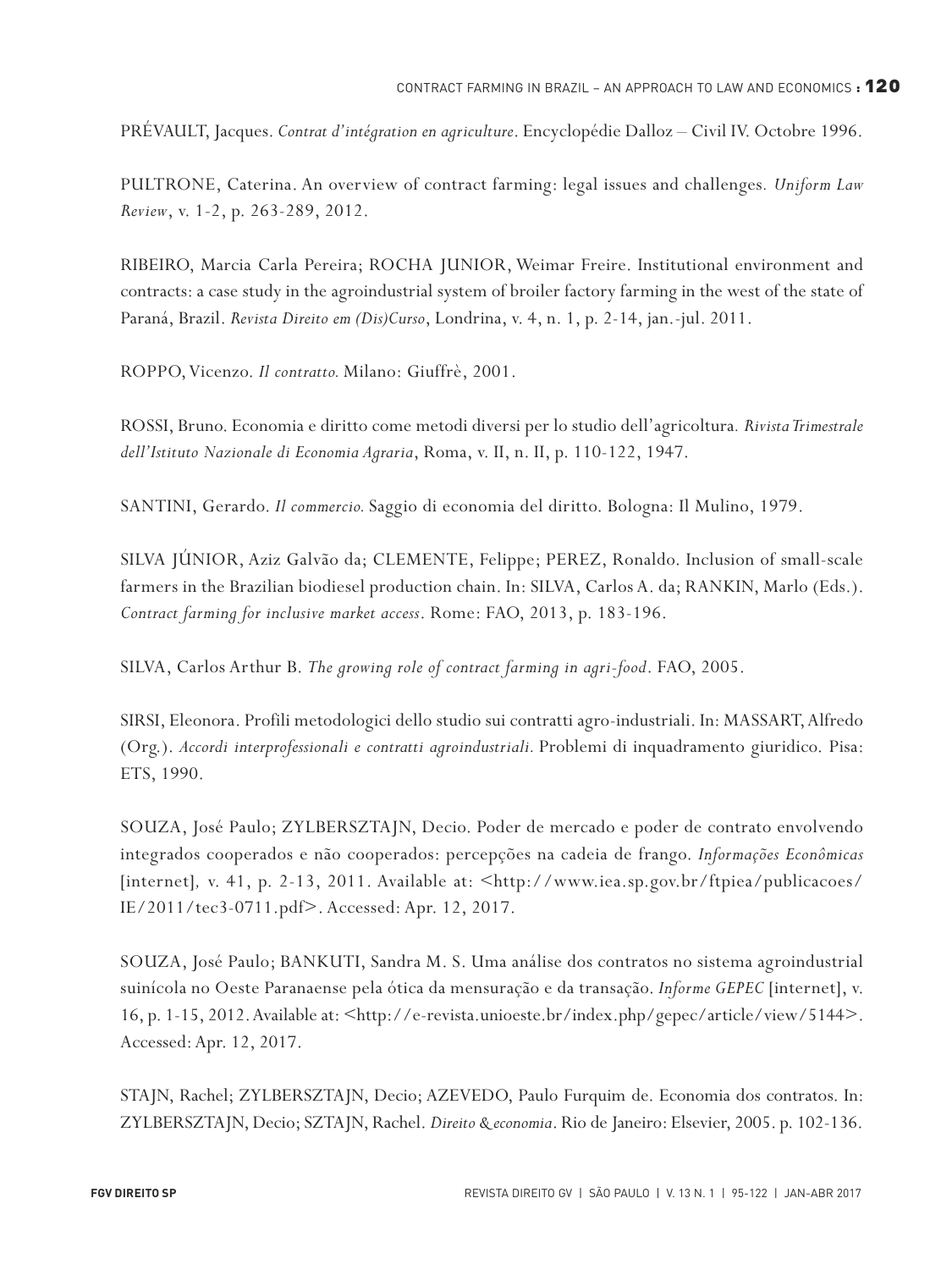TRAISCI, Francesco Paolo. I contratti di integrazione verticale in agricoltura in Francia, Germania e Italia. *Rivista di Diritto Agrario*, Milano, Giuffrè, anno 71, p. 551-594, 1992.

ULEN,Thomas.The efficiency of specific performance: toward a unified theory of contract remedies. *Michigan Law Review,* v. 83**,** n. 63, 1984.

WATANABE, Kassia; ZYLBERSZTAJN, Decio. Contract farming in the Brazilian agribusiness system: private instituion and State intervetion. *Uniform Law Review,* August 2014.

WILLIAMSON, Oliver. *Markets and hierarchies:* Analysis and antitrust implications. NewYork: *Free* Press, 1975.

\_\_\_\_\_\_. *The economic institutions of capitalism.* Firms, markets, relational contracting. NewYork: Macmillan, 1985.

\_\_\_\_\_\_. A comparison of alternative approaches to economic organization. *Journal of Institutional and Theorectial Economics*, v. 146, p. 61-71, 1990.

\_\_\_\_\_\_. Comparative Economic Organization: The Analysis of Discrete Structural Alternatives. *Administrative Science Quarterly,* v. 36**,** n. 28, 1991.

\_\_\_\_\_\_. *The mechanism of governance.* NewYork: Free Press, 1996.

\_\_\_\_\_\_.Why law, economics and organization? *Annual Review of Law and Social Science*, v. 1, p. 369- 96, 2005.

WILLIAMSON, Oliver E.; MASTEN, Scott E. *The economics of transaction costs.* Series: Elgar Critical Writings readers, 1999. p. 101-128.

WORLEY, Thomas; MCCLUSKEY, Jill J*. Production contracts as a means of vertical coordination with application to the wheat industry. Journal of Food Distribution Research*, v. 31, n. 1, p. 215-224, March 2000.

ZIMATORE,Attilio. *Latipizzazionedei contrattiagrari*.Il modello dell'enfiteusi. Torino: Edizioni QC, 1988.

ZUURBIER, Peter; TRIENEKENS, J. H. Introduction. In: Trienekens, J. H.; Zuurbier, P. (Eds.). *Chain management in agribusiness and the food industry*..Wageningen:Wageningen Pers, 2000.

ZYLBERSZTAJN, Decio. Papel dos contratos na coordenação agro-industrial: um olhar além dos mercados. *Revista Economia Rural*, Rio de Janeiro, v. 43, n. 3, p. 385-420, jul.-set. 2005.